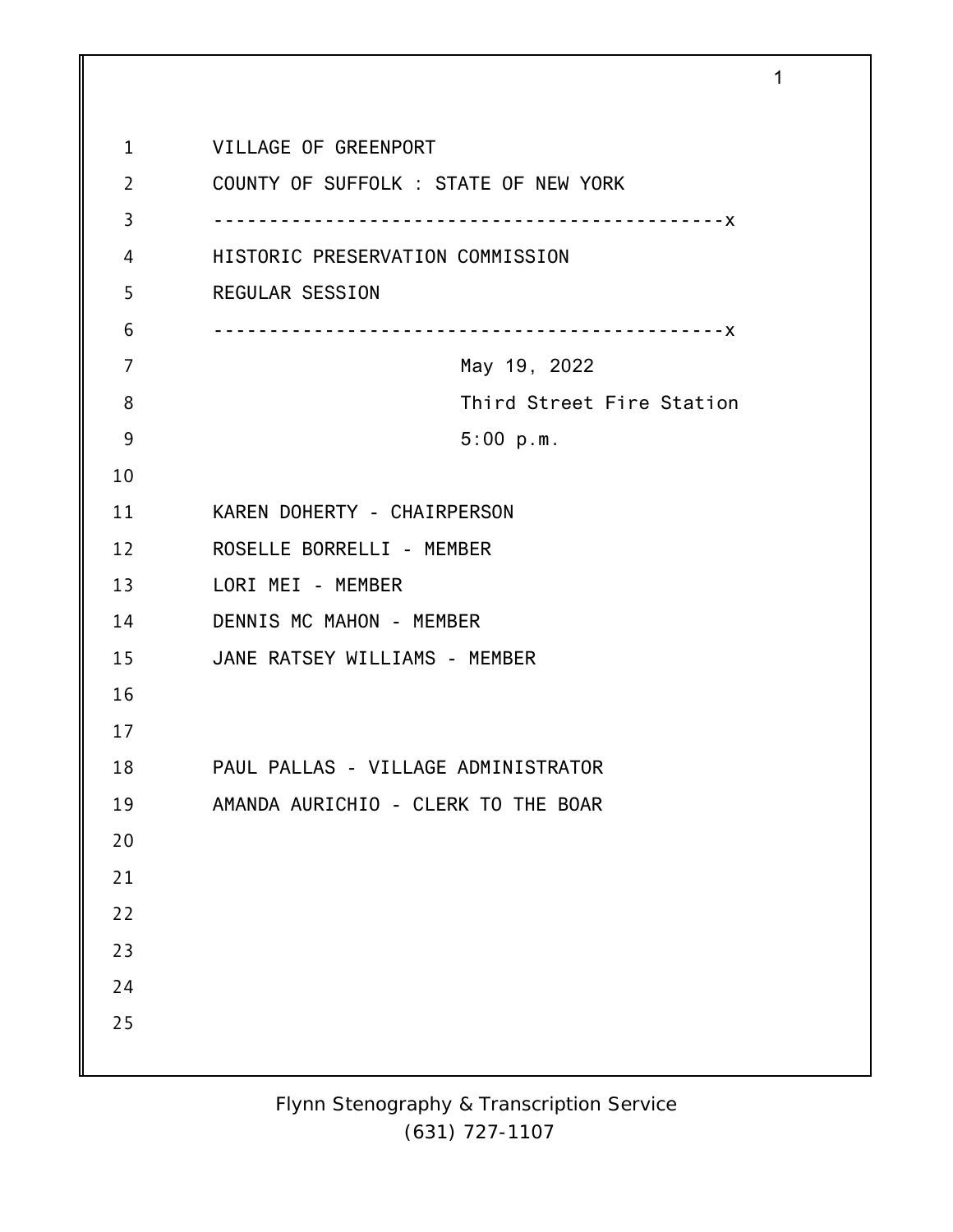| $\mathbf{1}$   |              | <i>INDEX</i>                         |
|----------------|--------------|--------------------------------------|
| $\overline{2}$ | INDEX        | DESCRIPTION<br>PAGE                  |
| $\overline{3}$ | $\mathbf{1}$ | 2<br>118 BROAD STREET                |
| 4              |              | Applicant: Mary Kathleen             |
| 5              |              | & George Beatty                      |
| 6              |              | Public Hearing                       |
| 7              | 2            | 118 BROAD STREET<br>8                |
| 8              |              | Applicant: Mary Kathleen             |
| 9              |              | & George Beatty                      |
| 10             | 3            | 511 Carpenter Street<br>18           |
| 11             |              | Applicant: Jenna & Donald            |
| 12             |              | Williams.                            |
| 13             | 4            | Discussion of Historic<br>22         |
| 14             |              | Preservation Commission              |
| 15             |              | recommendations to the Village       |
| 16             |              | Of Greenport Board of Trustees.      |
| 17             | 5            | To accept and approve minutes of 24  |
| 18             |              | April 21, 2022 Regular Meeting.      |
| 19             | 6            | To schedule the next Historic<br>25  |
| 20             |              | Preservation Commission Meeting for  |
| 21             |              | 5 p.m. on June 16, 2022.             |
| 22             | 7            | Motion to adjourn the meeting.<br>27 |
| 23             |              |                                      |
| 24             |              |                                      |
| 25             |              |                                      |
|                |              |                                      |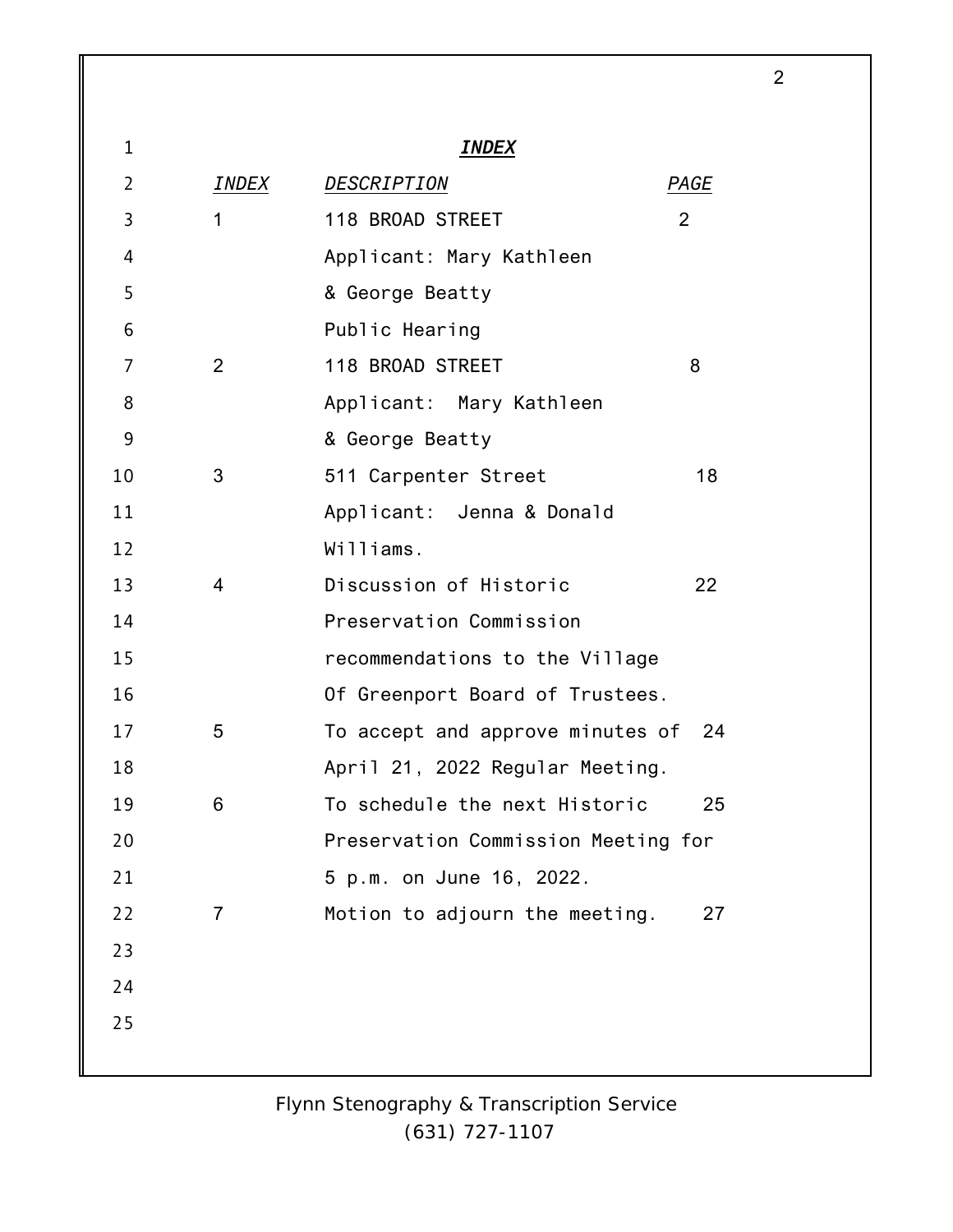1 2 3 4 5 6 7 8 9 10 11 12 13 14 15 16 17 18 19 20 21 22 23 24 25 *(\*The meeting was called to order at 5:01 p.m.\*)* CHAIRPERSON DOHERTY: Thank you for attending the Village of Greenport Historic Preservation Commission meeting of May 19th, 2022 at the Third Street Fire Station. I'm Karen Doherty and I'm Chairperson of the Historic Preservation Commission. Would the members of the Commission please introduce yourself. MEMBER WILLIAMS: My name is Jane Ratsey Williams. MEMBER BORRELLI: Roselle Borrelli. MEMBER MEI: Lori Mei. MEMBER McMAHON: Dennis McMahon. CHAIRPERSON DOHERTY: We have a quorum. Now we will move to agenda *Item No. 1 - 118 Broad Street. A public hearing regarding the application of Mary Kathleen and George Beatty. The applicants seek approval to remove existing additions at the back of the house and add a 540 square foot addition. SCTM # 1001-2.-5-27.* I would like to confirm with Ms. Amanda Aurichio, Clerk to the Board, that notice of the hearing was published and the mailing of notices was done. CLERK TO THE BOARD AURICHIO: Yes.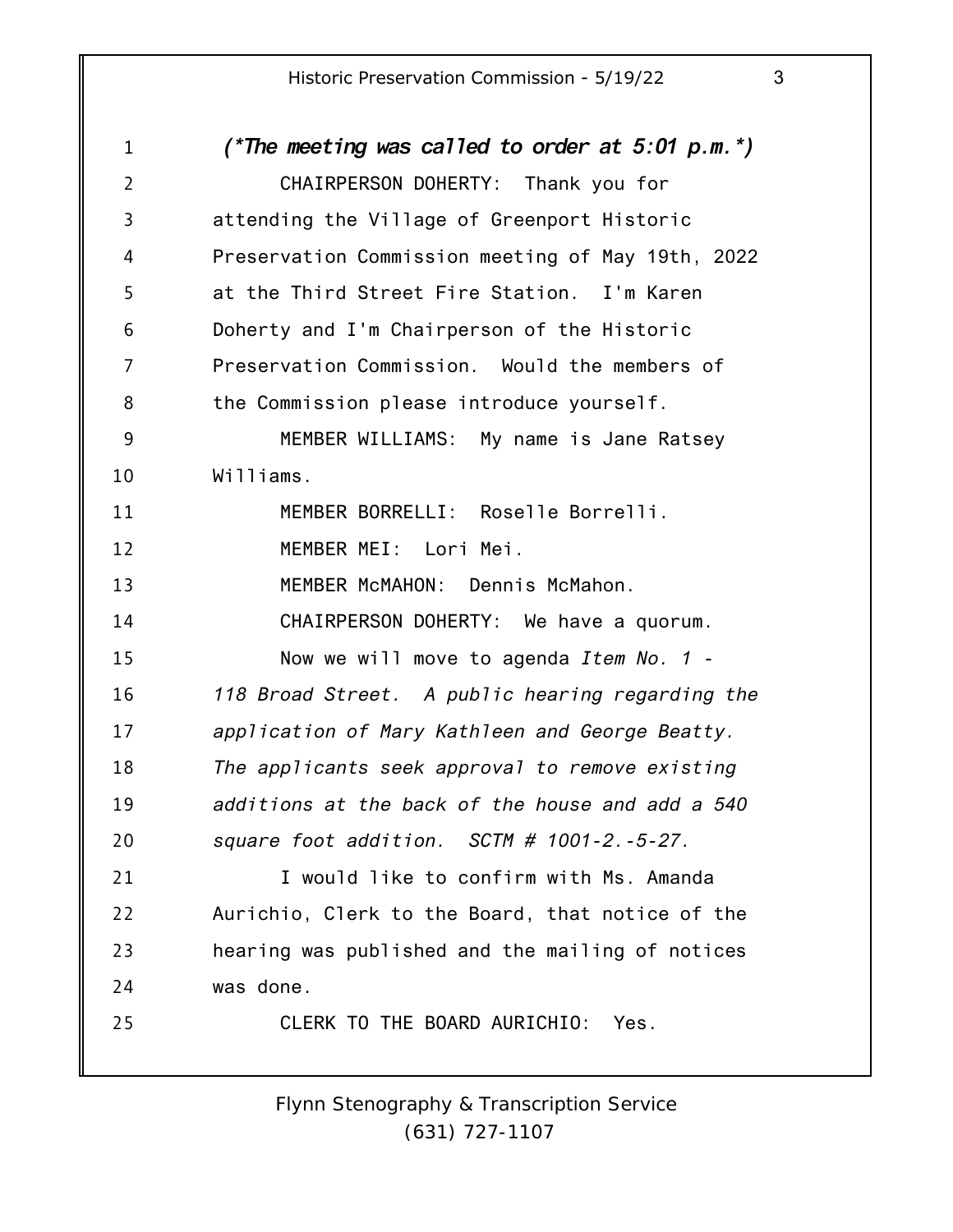| $\mathbf 1$    | CHAIRPERSON DOHERTY: Since this meeting           |
|----------------|---------------------------------------------------|
| $\overline{2}$ | was properly advertised we can hold the public    |
| 3              | hearing. As Chairperson of the Historic           |
| 4              | Preservation Commission, I am opening the public  |
| 5              | hearing on the application of Mary Kathleen       |
| 6              | Beatty and George T. Beatty for the property      |
| 7              | located at 118 Broad Street in the Historic       |
| 8              | District.                                         |
| 9              | The proposed work on the property qualifies       |
| 10             | as a major alteration. Would the applicant or     |
| 11             | their representative like to address the          |
| 12             | Commission? Please state your name and address    |
| 13             | for the record and briefly describe the project   |
| 14             | for us.                                           |
| 15             | JAKE LACHAPELLE: Thanks to the Commission.        |
| 16             | And tell me if this is not connecting. Can you    |
| 17             | hear me?                                          |
| 18             | CHAIRPERSON DOHERTY: I can hear you.              |
| 19             | STENOGRAPHER MAHONEY: Yes. But if you can         |
| 20             | just pull it up a little so it's a little higher, |
| 21             | that would be great.                              |
| 22             | JAKE LACHAPELLE: My name is Jake                  |
| 23             | Lachapelle, I'm the architect. Do you need my     |
| 24             | address?                                          |
| 25             | CHAIRPERSON DOHERTY: Yes, please.                 |
|                |                                                   |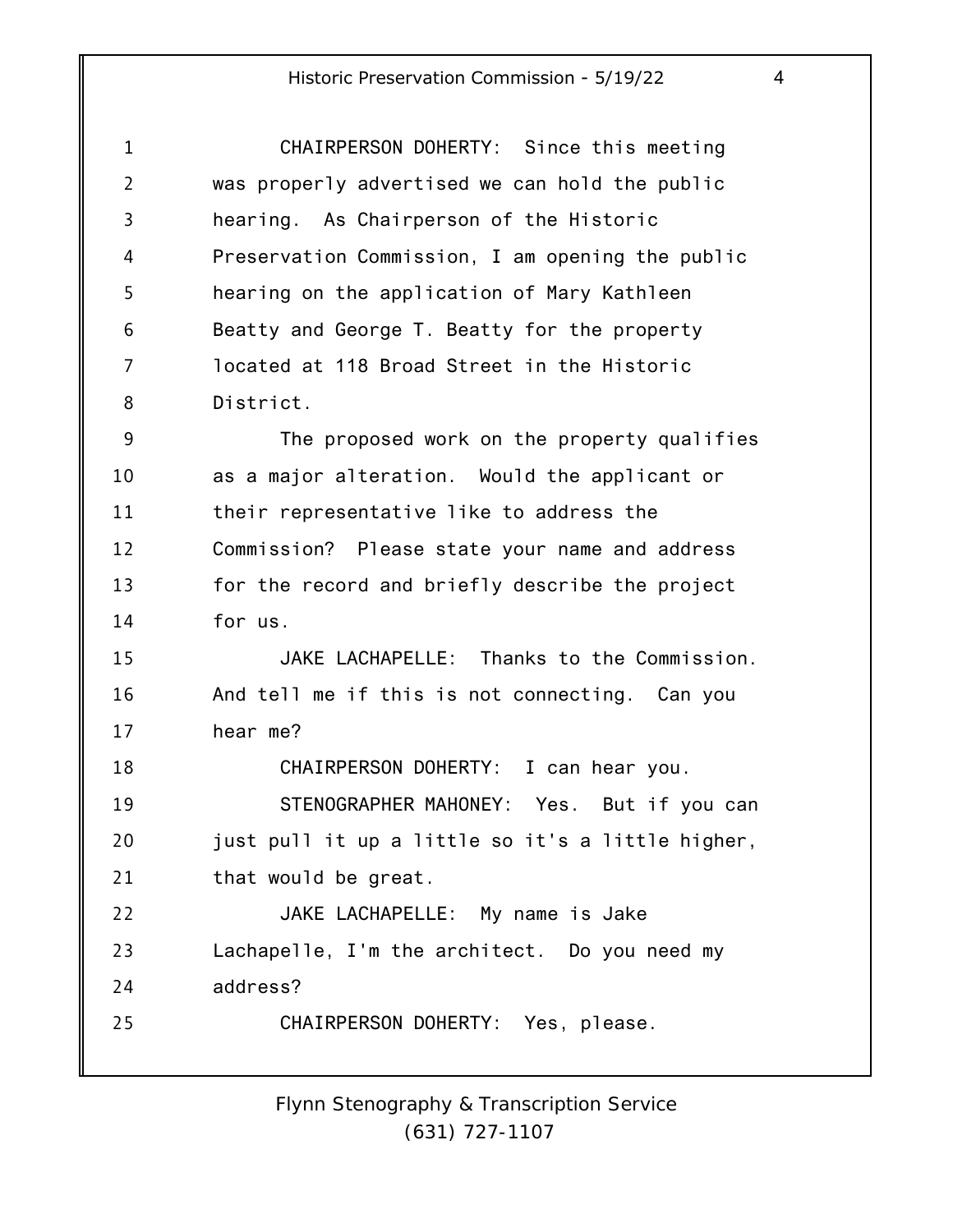1 2 3 4 5 6 7 8 9 10 11 12 13 14 15 JAKE LACHAPELLE: Okay. My address is 1870 Old Jule Lane, Mattituck, New York. CHAIRPERSON DOHERTY: Okay. Thank you. JAKE LACHAPELLE: I'm presenting for 118 Broad Street. So, the purpose of the work that we're proposing is really to build a modern kitchen on this great old house. The existing kitchen is tucked into a couple of non-historic additions to the house; those total 379 square feet. It's a long L and it's not part of either the original house from the 1860s or the subsequent historic addition. We're going to square off that L and create approximately 540 square feet, so a modest increase in the size.

16 17 18 19 20 21 22 23 The -- the existing, non-historic additions are visible from the street for about 15 feet of sidewalk, you can see them down the driveway. We're not changing that at all. That is -- the part of the existing piece of the house that will be replaced isn't getting any bigger. There is more square footage on the yard side, so the side that doesn't face the street.

24 25 The windows on this addition are going to match the existing windows, they're two-over-two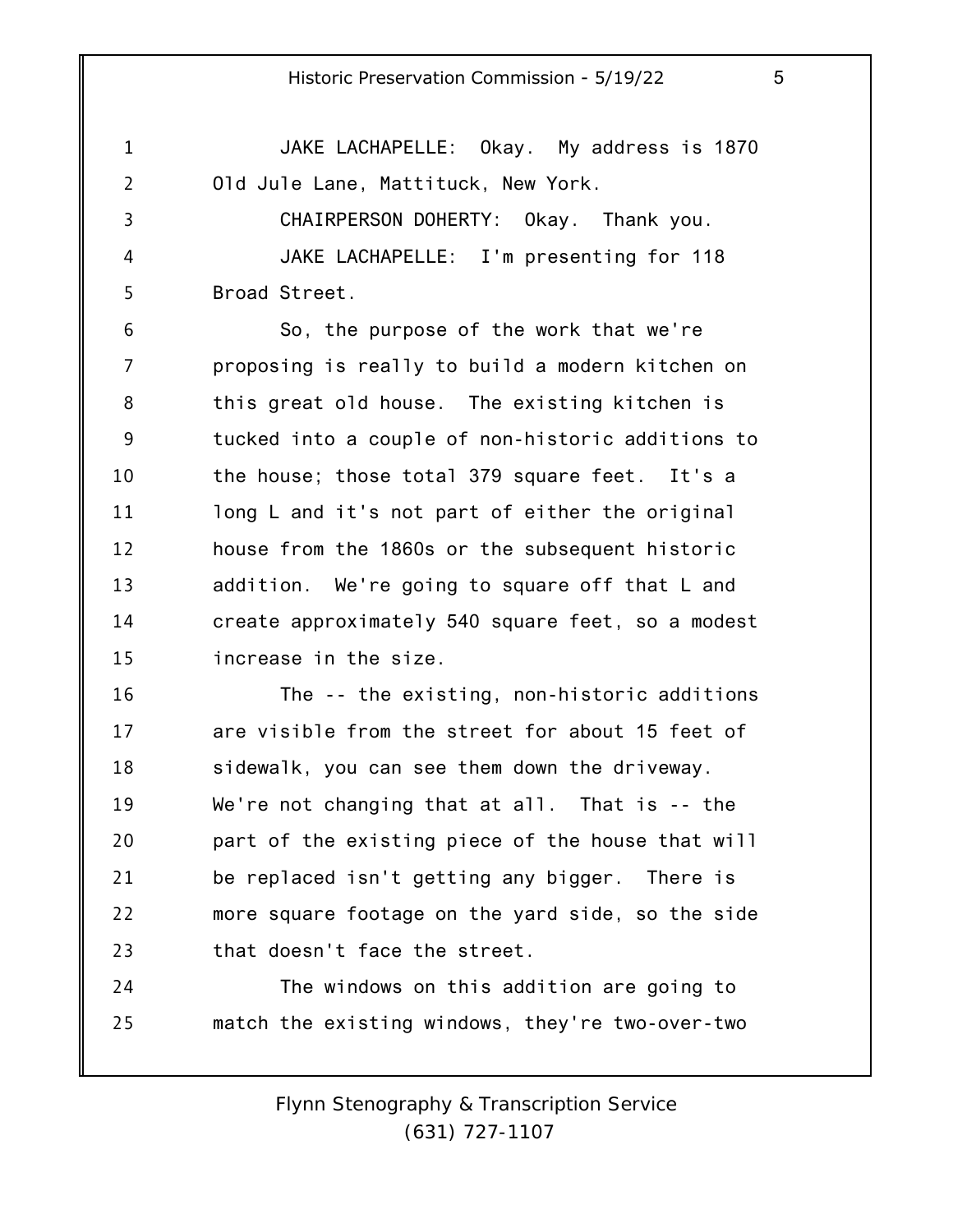| 1              | Anderson 400 Series windows. The siding is going  |
|----------------|---------------------------------------------------|
| $\overline{2}$ | to match exactly, those are JF products that I    |
| 3              | brought samples of. A lovely cement -- Tony's     |
| 4              | got it in his hands there -- shingle that matches |
| 5              | exactly what's on the house right now; not        |
| 6              | everybody here is familiar with it.               |
| 7              | The paint on the existing house is $-$            |
| 8              | that's painted over these shingles is very faded  |
| 9              | and so the proposal includes matching that and    |
| 10             | repainting the whole house. And then we're        |
| 11             | keeping trim color of the same white as is there  |
| 12             | right now. And that is the proposed work in a     |
| 13             | nutshell.                                         |
| 14             | MEMBER MEI: Could you speak about the             |
| 15             | awnings --                                        |
| 16             | JAKE LACHAPELLE: Sure.                            |
| 17             | MEMBER MEI: -- because that was an                |
| 18             | addition?                                         |
| 19             | JAKE LACHAPELLE: Sure.                            |
| 20             | CHAIRPERSON DOHERTY: I think -- hang on.          |
| 21             | What we can -- please do, since that was an       |
| 22             | addition. But for the purposes of the hearing,    |
| 23             | any public -- people from the public will speak,  |
| 24             | then I will close the hearing and then members of |
| 25             | the commission will ask you questions.            |
|                |                                                   |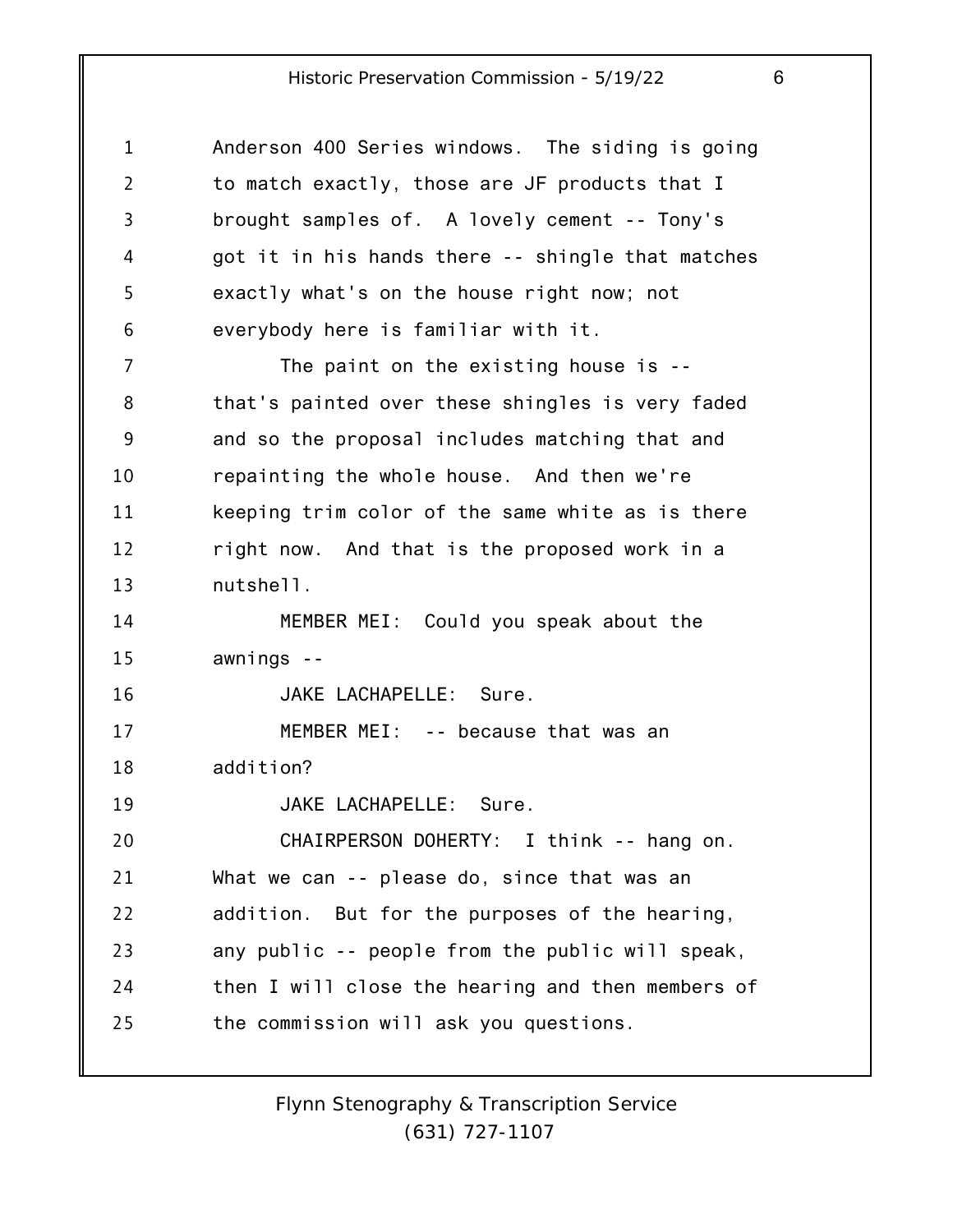1 2 3 4 5 6 7 8 9 10 11 12 13 14 15 16 17 18 19 20 21 22 23 24 25 JAKE LACHAPELLE: Okay. Would you like me to talk about the awning nonetheless? CHAIRPERSON DOHERTY: Yes, please do. JAKE LACHAPELLE: Okay. So, there's an existing awning on the rear of the house facing the backyard and that awning is going to be replaced. Same fabric, and kick me if I'm wrong here, but probably the same pattern which we have samples of, and it's not getting bigger. There's a small, fabric windbreak on the driveway side which we'll also replace. That's an existing windbreak that's 4-feet wide by 7-feet tall and that would be replaced in-kind. CHAIRPERSON DOHERTY: Thank you very much. JAKE LACHAPELLE: Thank you. CHAIRPERSON DOHERTY: Are there any questions by the members of the public? *(No Response)* If there are no further questions, I would like to close the public hearing. I make a motion to close the hearing. Do I have a second? MEMBER WILLIAMS: Second. CHAIRPERSON DOHERTY: All in favor? MEMBER WILLIAMS: Aye. MEMBER BORRELLI: Aye.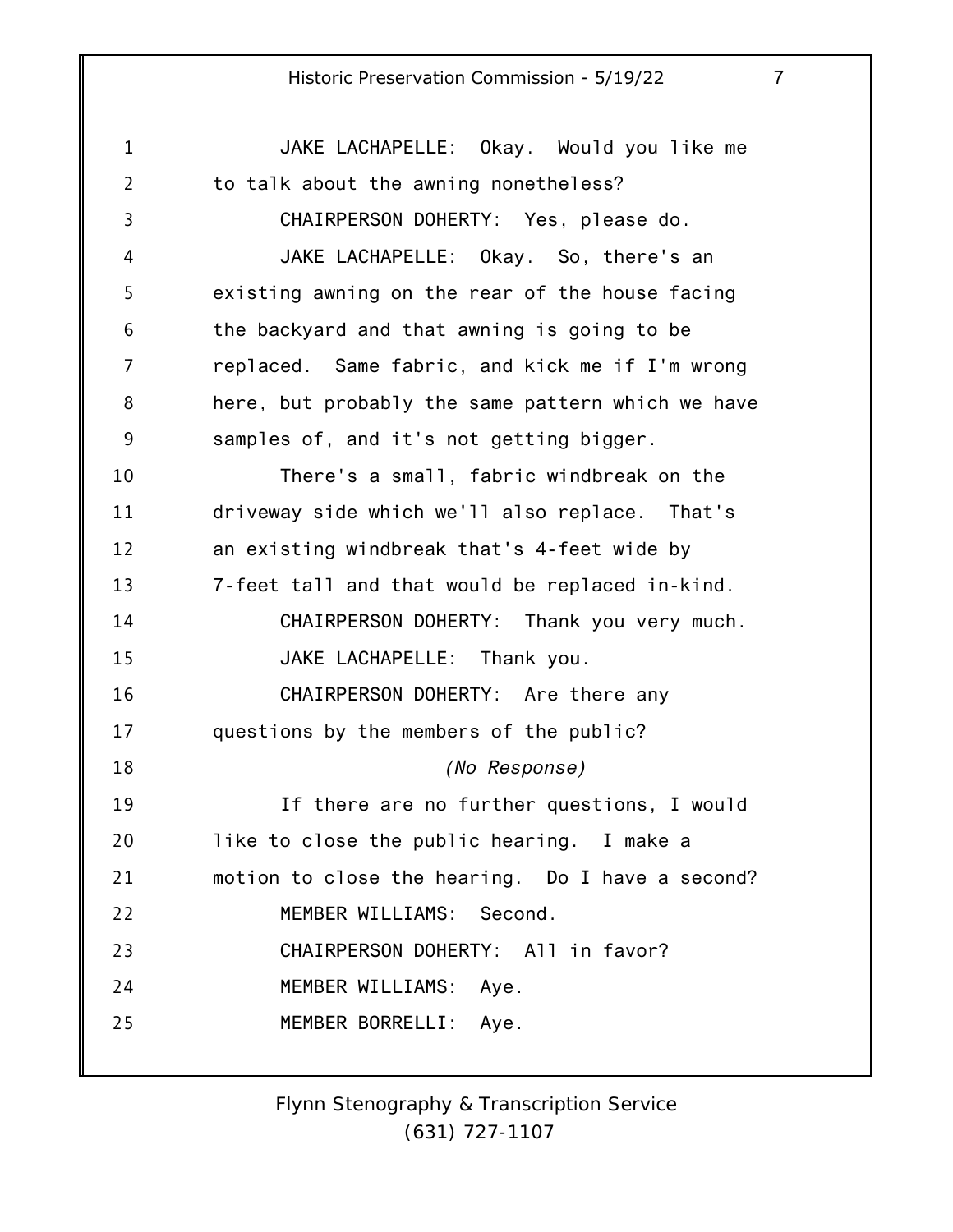1 2 3 4 5 6 7 8 9 10 11 12 13 14 15 16 17 18 19 20 21 22 23 24 25 MEMBER McMAHON: Aye. MEMBER MEI: Aye. CHAIRPERSON DOHERTY: Aye. The hearing is closed. I would like to now move to agenda *Item No. 2 - 118 Broad Street. Discussion and possible motion on the application of Mary Kathleen and George Beatty for the property located at 118 Broad Street, Greenport, NY 11944. SCTM # 1001-2.-5-27.* Are there any questions or comments by members of the Commission? MEMBER WILLIAMS: Yes. Good evening. Thank you for your presentation. I have to say that the presentation you gave to the Village and us is the most comprehensive, most beautifully written, detailed one and I'm very, very impressed. Thank you. This is one of my favorite houses in the Village. It's a quiet house, it's a fun street to live on, but it always stands out when you drive by. GEORGE BEATTY: Thank you. MEMBER WILLIAMS: I wonder if you could please share with me, because I cannot think of the name of it; when the roof wings out like it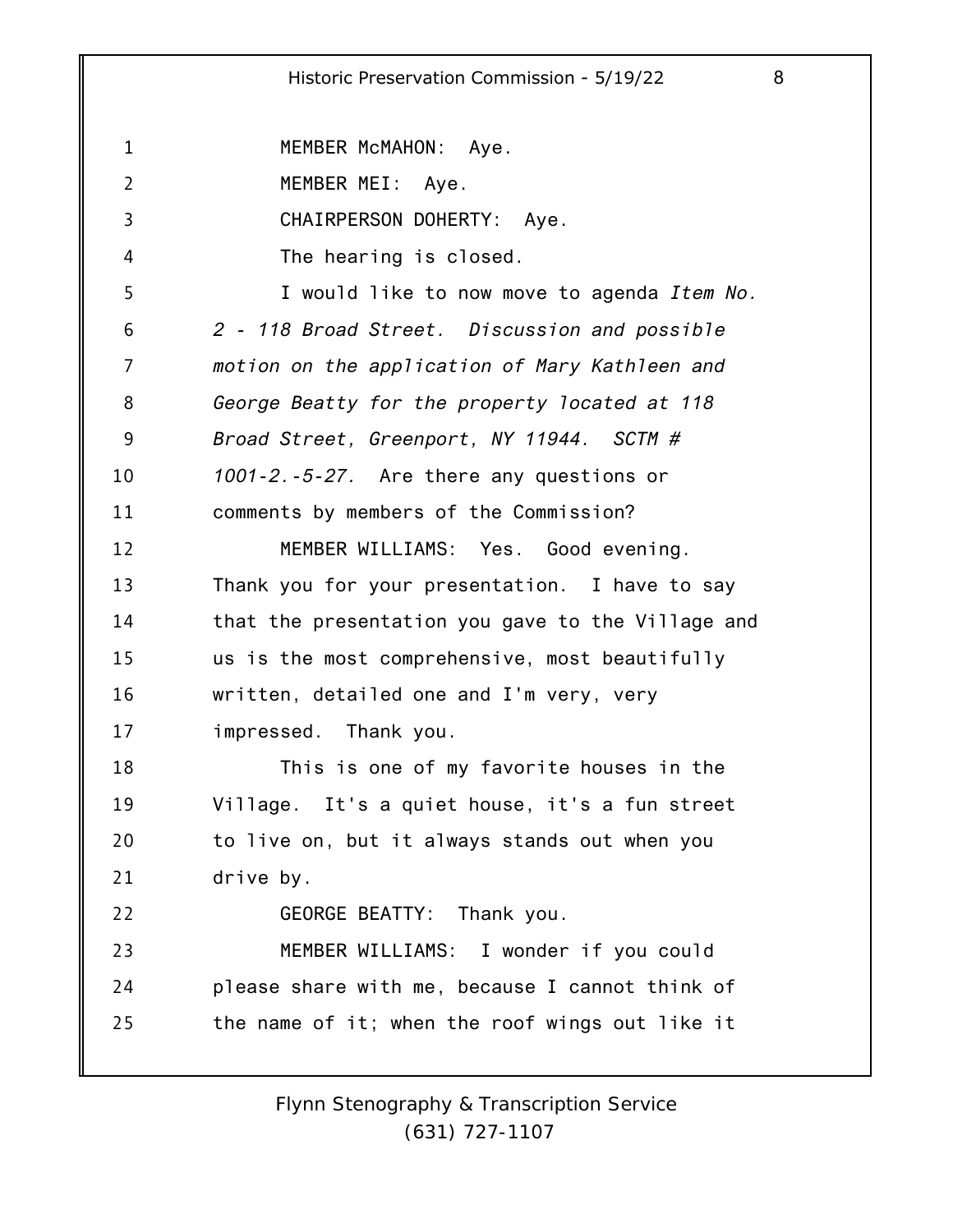1 2 3 4 5 6 7 8 9 10 11 12 13 14 15 16 17 18 19 20 21 22 23 24 25 does on the front, what is that called? JAKE LACHAPELLE: It's typically -- STENOGRAPHER MAHONEY: I'm sorry. Can you go to the microphone, please? JAKE LACHAPELLE: Sure. What I know of it is simply that it's typical of many Federalist style houses, but I don't know the architectural detail name. MEMBER WILLIAMS: Yeah, I couldn't find it. Dennis, do you know? MEMBER McMAHON: I do not know. MEMBER BORRELLI: I think it's just a reason to have a Yankee Gutter. JAKE LACHAPELLE: It's a Yankee Gutter -- MEMBER WILLIAMS: Because there are Yankee Gutters in there and so it's just a little bit more of an overhang than normal, but it's mostly for that purpose. JAKE LACHAPELLE: Exactly right, it's the result of that Yankee Gutter. MEMBER BORRELLI: Exactly. JAKE LACHAPELLE: I don't have the -- MEMBER McMAHON: Yeah. I mean, that is a Yankee Gutter detail -- MEMBER BORRELLI: Yep.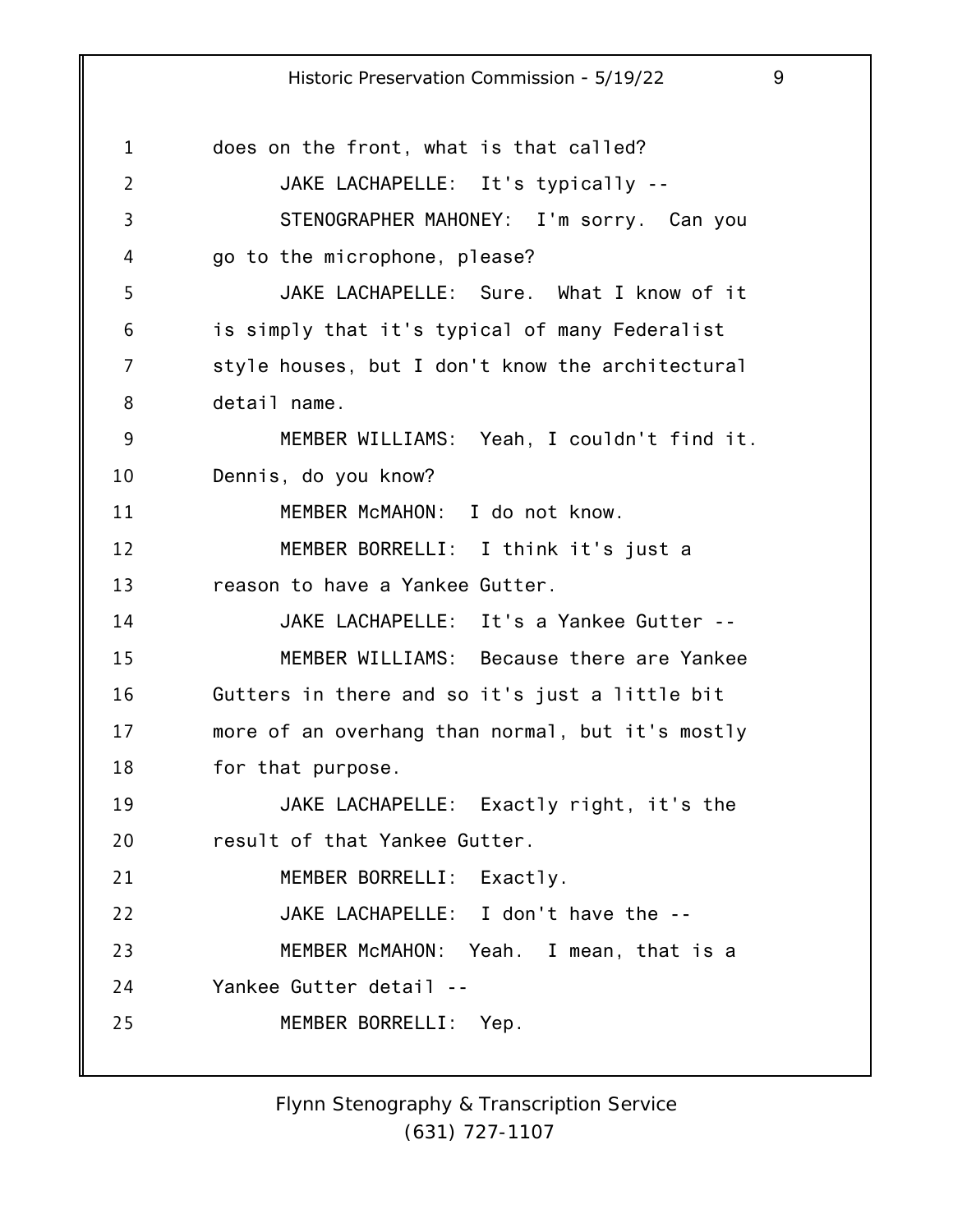1 2 3 4 5 6 7 8 9 10 11 12 13 14 15 16 17 18 19 20 21 22 23 24 25 MEMBER McMAHON: But I don't know how that spins the, you know, being a Federal or a Colonial. MEMBER WILLIAMS: Or Italian-made I think. MEMBER McMAHON: Yep, right. No, it's lovely. It's a great house. A great house. MEMBER WILLIAMS: To continue, I certainly understand probably updating a kitchen from an older house. And as you said, this was not part of the historic original, correct? I was surprised at the angle of the roof line for the new portion. Everything else is very horizontal and squared off, but it meets Code, so. That's just my comment. JAKE LACHAPELLE: Yeah, we're trying to balance a number of concerns. And Tom and I have been back and forth on this, so I think we share your concerns, trying to -- trying to complement the house as much as possible while, you know, also getting the water off of it. MEMBER WILLIAMS: Yeah. JAKE LACHAPELLE: The fact that -- MEMBER WILLIAMS: It has as flat roof; it does have its complications, right *(laughter)*. JAKE LACHAPELLE: Yeah.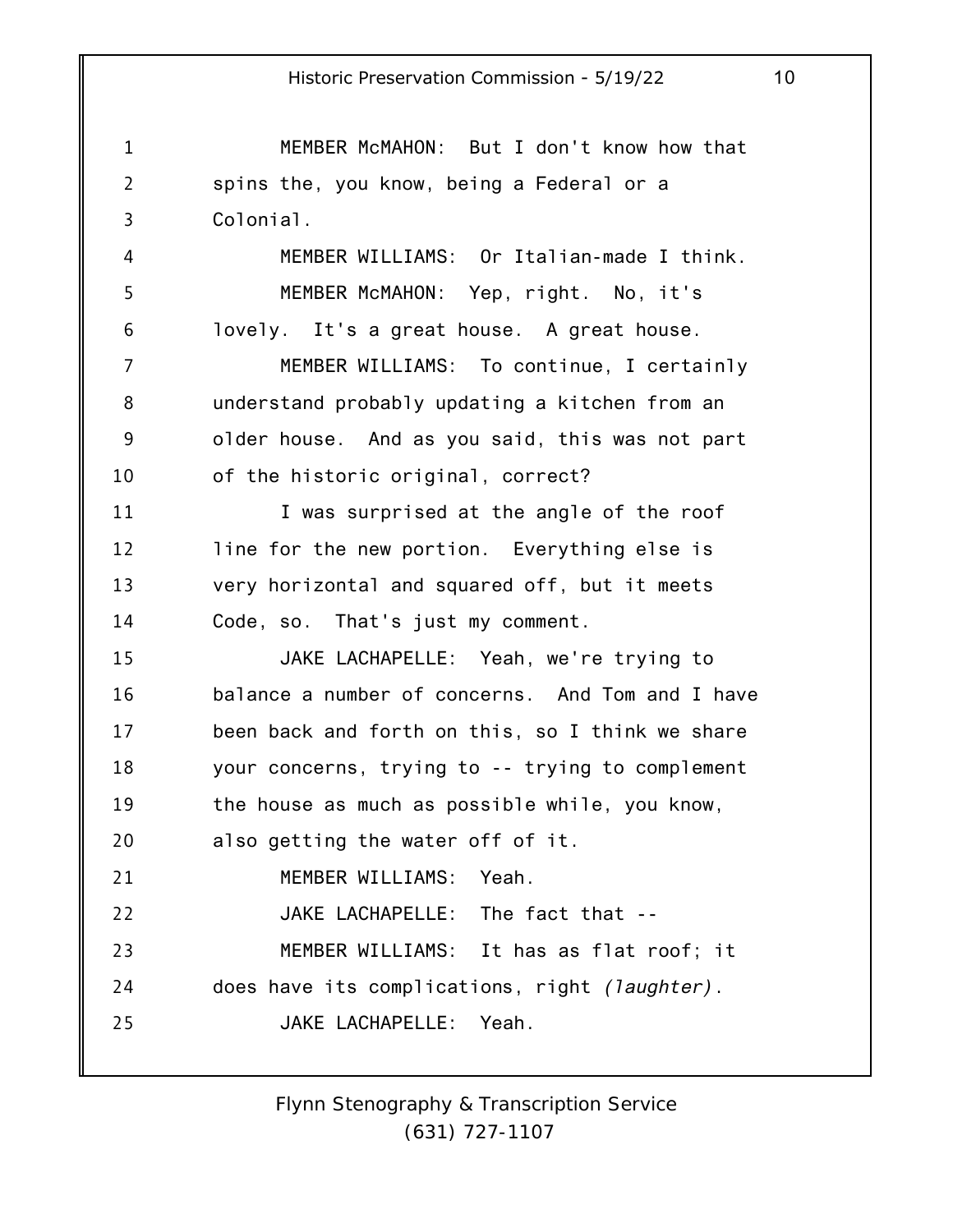1 2 3 4 5 6 7 8 9 10 11 12 13 14 15 16 17 18 19 20 21 22 23 24 25 Historic Preservation Commission - 5/19/22 11 GEORGE BEATTY: The existing house is sloped. We -- we changed it. I mean, it sloped like -- MEMBER WILLIAMS: Excuse me, I think you need to go to the microphone for the stenographer. CHAIRPERSON DOHERTY: Can you please state your name and address for the record? GEORGE BEATTY: Hi. I'm Tom Beatty, officially George Beatty. And the -- when Mr. Mills put the addition on the back of the house, which was in the early 80s, that was a sloped roof. And then what they did to hide that is they put a false facade up. MEMBER WILLIAMS: Oh. GEORGE BEATTY: Okay. MEMBER BORRELLI: That was what my question next. GEORGE BEATTY: Yeah. So, it's sort of - when you look at it, it's sort of a disjointed, you know, Jenga puzzle of a roof-line. And so we said we were just going to clean that up and we went with a one-over-twelve slope which is about as close to flat as you could get. In fact, I had a little bit of an argument with Jamie Mills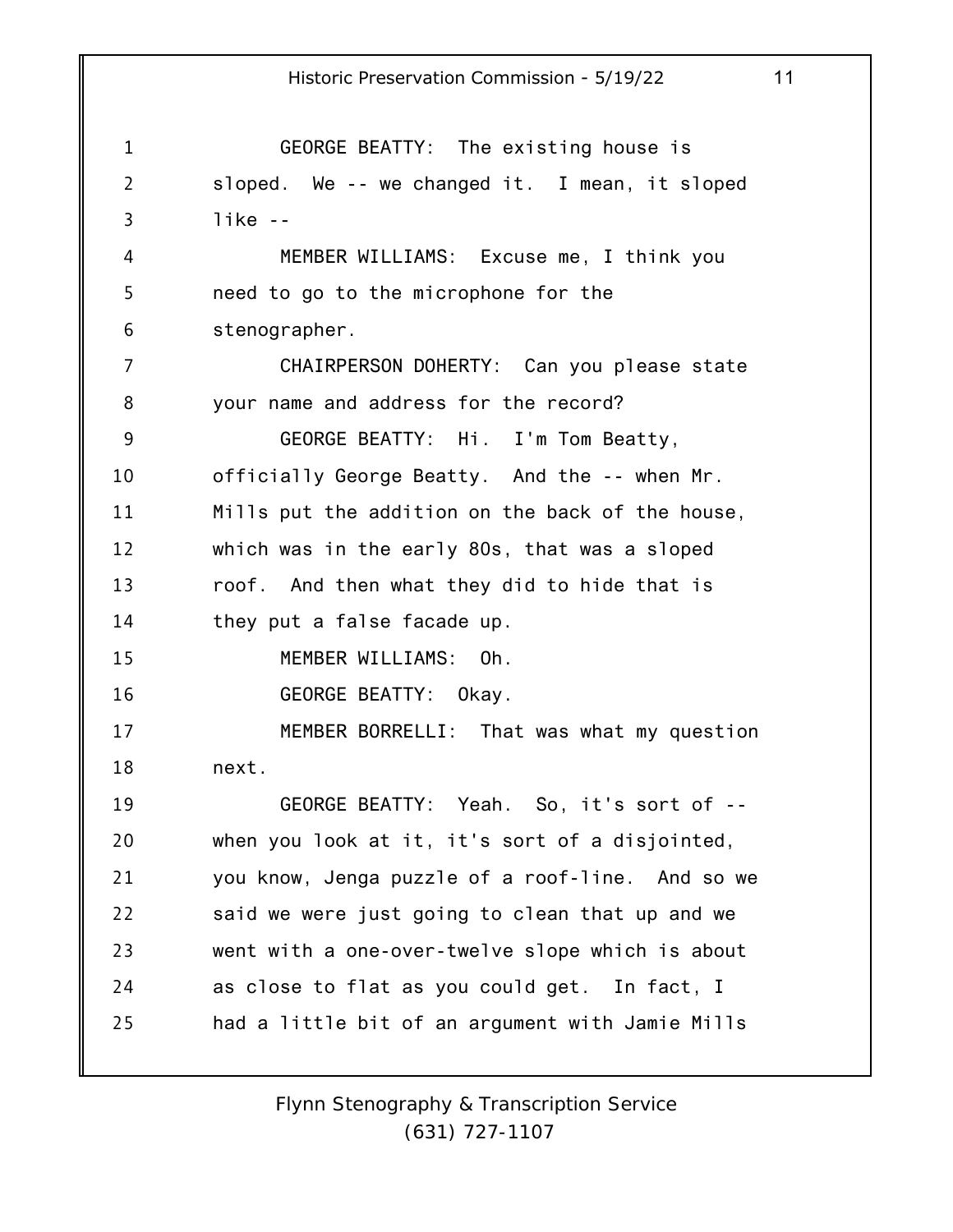| 1              | about the awning because he doesn't like to do an |
|----------------|---------------------------------------------------|
| $\overline{2}$ | awning that's less than two-over twelve, and I    |
| 3              | assured him that he would get to take down and    |
| 4              | rehang business because we could not let it stay  |
| 5              | up over the wintertime with that type of a slope  |
| 6              | on it, so. So it's --                             |
| 7              | MEMBER McMAHON: It's subtle.                      |
| 8              | GEORGE BEATTY: We traded that off with the        |
| 9              | fenestration on the house, so being able to get   |
| 10             | rid of the old windows that are on there now      |
| 11             | which were -- there was no attempt, really, made  |
| 12             | to match the beautiful windows that are already   |
| 13             | on the house. So that same window style, have it  |
| 14             | for all the way around the house and that really  |
| 15             | will bring some harmony to the fenestration of    |
| 16             | the original house to the addition.               |
| 17             | MEMBER WILLIAMS: Perfect. Thank you for           |
| 18             | that. That's all from me.                         |
| 19             | CHAIRPERSON DOHERTY: Roselle, do you any          |
| 20             | questions?                                        |
| 21             | MEMBER BORRELLI: I think the gentleman            |
| 22             | just answered it, but my question was what were   |
| 23             | those side pieces that looked like -- like they   |
| 24             | put it up to look like a store front where you    |
| 25             | wanted to hang a sign and then put the --         |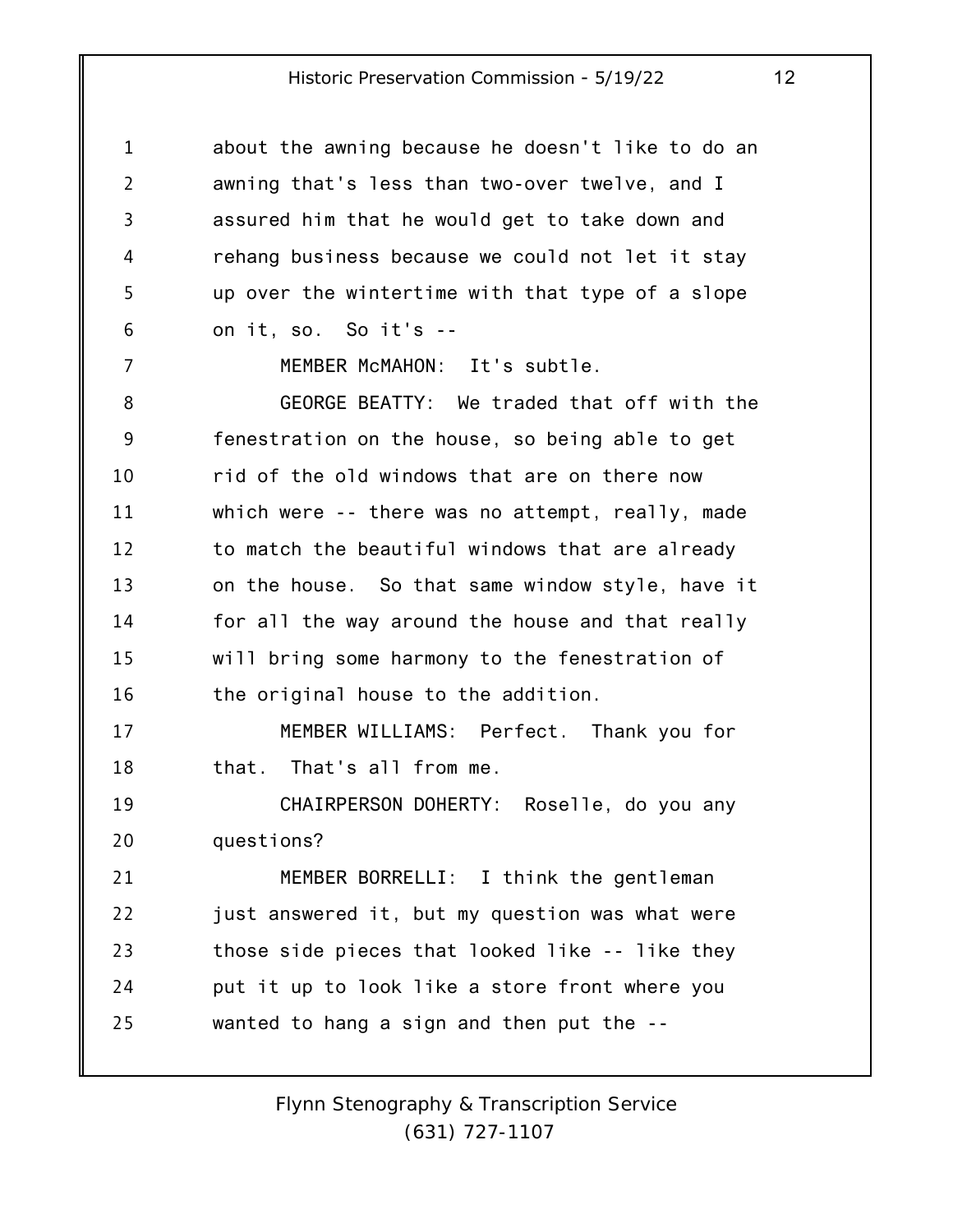1 2 3 4 5 6 7 8 9 10 11 12 13 14 15 16 17 18 19 20 21 22 23 24 25 MEMBER McMAHON: False advertising. MEMBER BORRELLI: Yeah, I was wondering what that was. I'm glad that that's leaving, you know. I didn't see the purpose for that. And the windows in the back don't seem to be following what's going on in the front, especially where those fake sides are. So, I think by putting those new windows in to copy the front, that'll be, you know, definitely nicer. And I don't really have any -- too many questions. I mean, it's all going on in the back. I know that you could see it from the side, like if you're going down Broadway you can see -- if you look down the driveway a little bit. But I think it's going to look -- it's going to add to the house not take anything away. CHAIRPERSON DOHERTY: Lori? MEMBER MEI: This is just a very complete application. No questions. CHAIRPERSON DOHERTY: Dennis? MEMBER McMAHON: No, it's typical of any Greenport house that's -- any fast substances that have been added on to a number of times and it's good to see it refigured, you know, and cleaned up. Because it's a lot -- there was no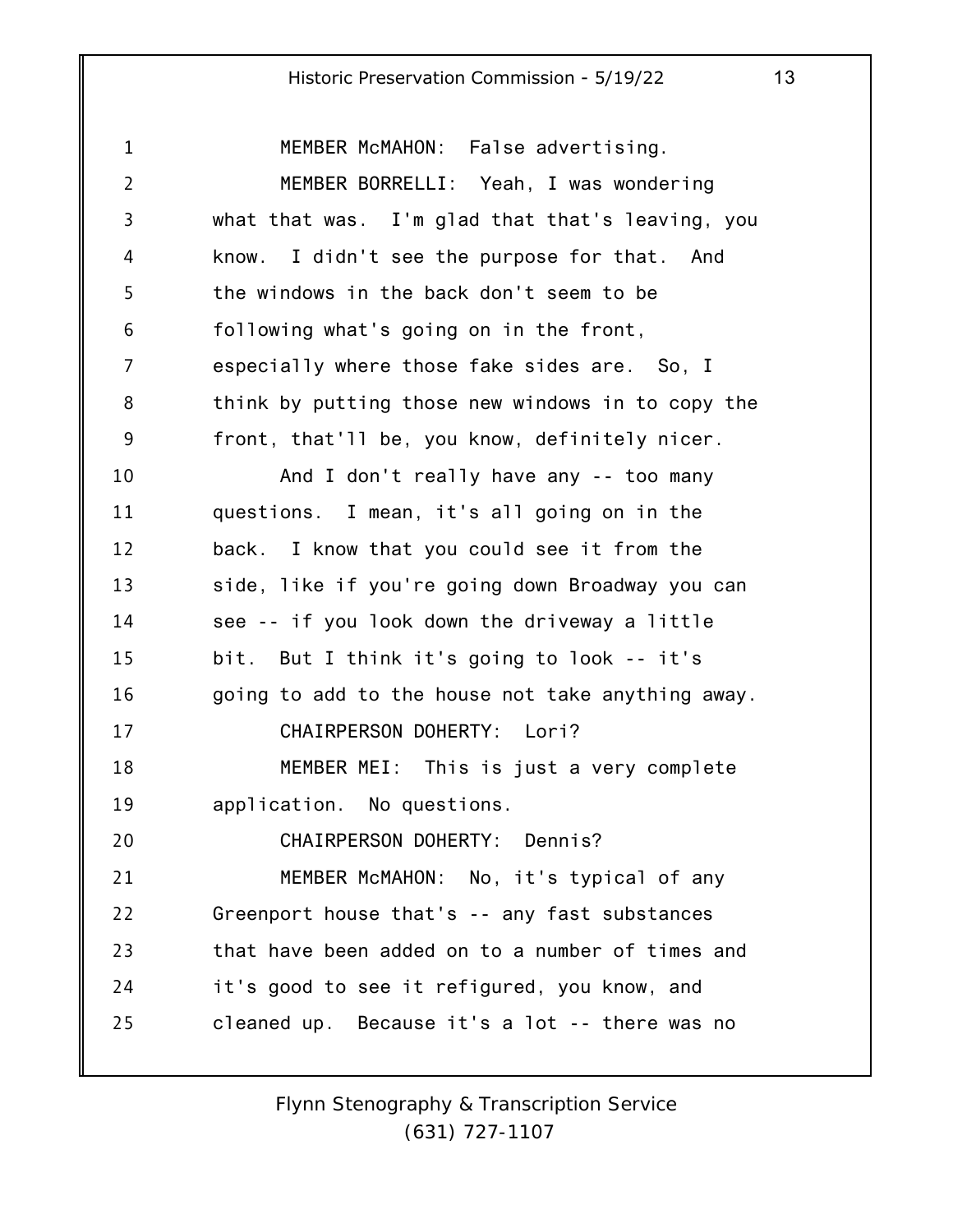1 2 3 4 5 6 7 8 9 10 11 12 13 14 15 16 17 18 19 20 21 22 23 24 25 attention paid a lot of times to the other old house as to what was going to be added on. So, I think that's nice. I think you've done what you can do to it and I think it's lovely. MEMBER BORRELLI: If I could just ask one quick -- sorry. CHAIRPERSON DOHERTY: No, go ahead. MEMBER BORRELLI: Do you know the year it was built? MEMBER WILLIAMS: 1860 he said. GEORGE BEATTY: The historic Preservation people have it listed as 1860. MEMBER BORRELLI: 1860. GEORGE BEATTY: Yeah. CHAIRPERSON DOHERTY: So, I'd like to thank you for all the care and the work that you put in to restoring the house. GEORGE BEATTY: Okay. CHAIRPERSON DOHERTY: Thank you very much. Since there are no further questions, I would like to vote. MEMBER BORRELLI: Can I ask just -- I'm sorry. Just one more? I should have -- CHAIRPERSON DOHERTY: Okay. Yes, there is a further question, okay.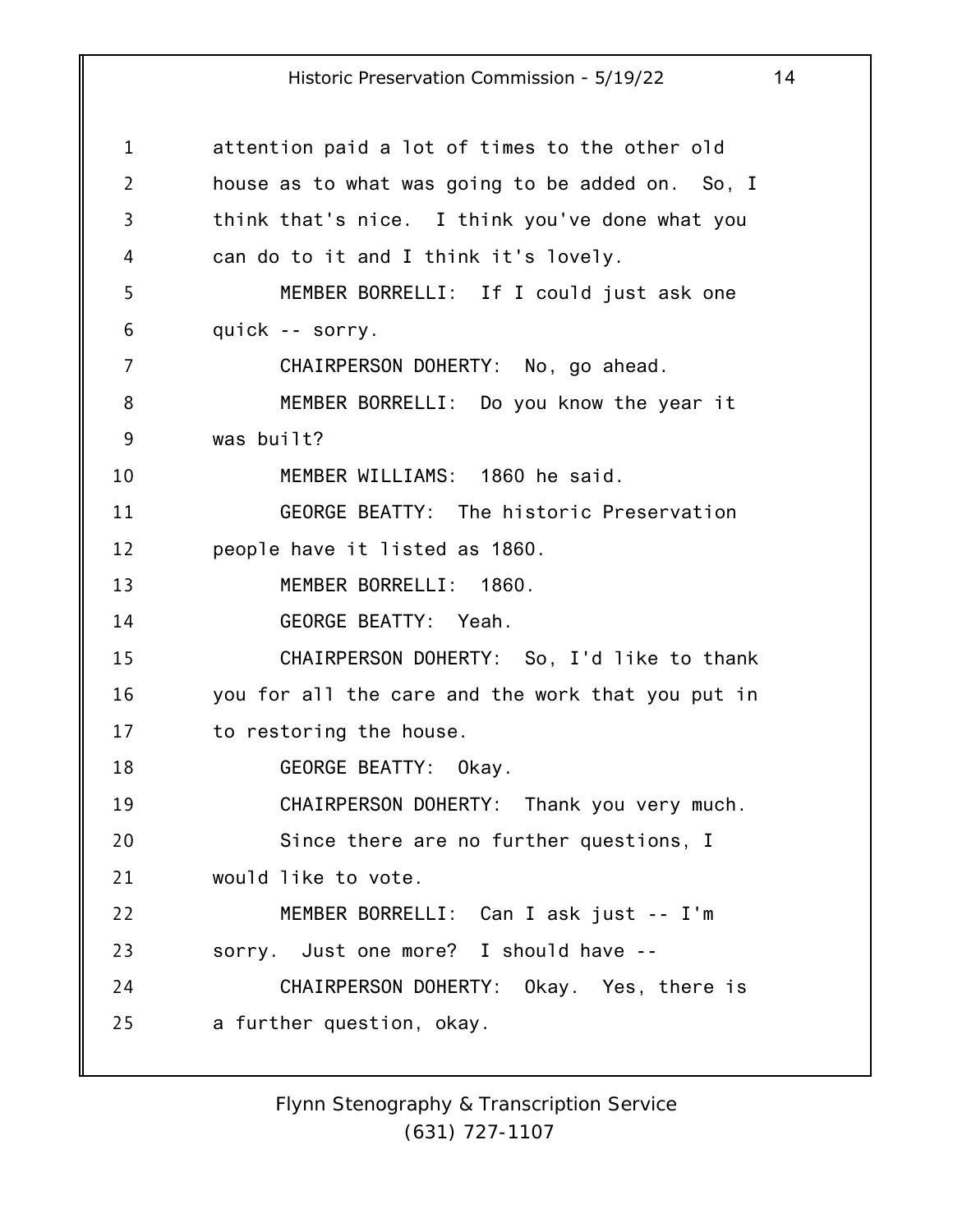1 2 3 4 5 6 7 8 9 10 11 12 13 14 15 16 17 18 19 20 21 22 23 24 25 Historic Preservation Commission - 5/19/22 15 MEMBER BORRELLI: The shingles that are on there now, are they like asbestos shingles that you're taking off? MEMBER McMAHON: That's what they would be. If that's -- GEORGE BEATTY: I'm guessing they're asbestos. MEMBER McMAHON: Yes, it is. MEMBER BORRELLI: Or some kind of -- MEMBER McMAHON: It is. It's not the contemporary cement board. MEMBER BORRELLI: Right. MEMBER McMAHON: But it's -- that brand of asbestos is exactly what it is. GEORGE BEATTY: Now, the parts that were added on in the early age could conceivably be cement and not asbestos. MEMBER McMAHON: Yes. GEORGE BEATTY: But the original house, all that work was done when Mr. Mills in, lets see, the mid 50s, early 50s. MEMBER WILLIAMS: Oh, it was all over Greenport. MEMBER McMAHON: Yeah, it is. I mean, it doesn't --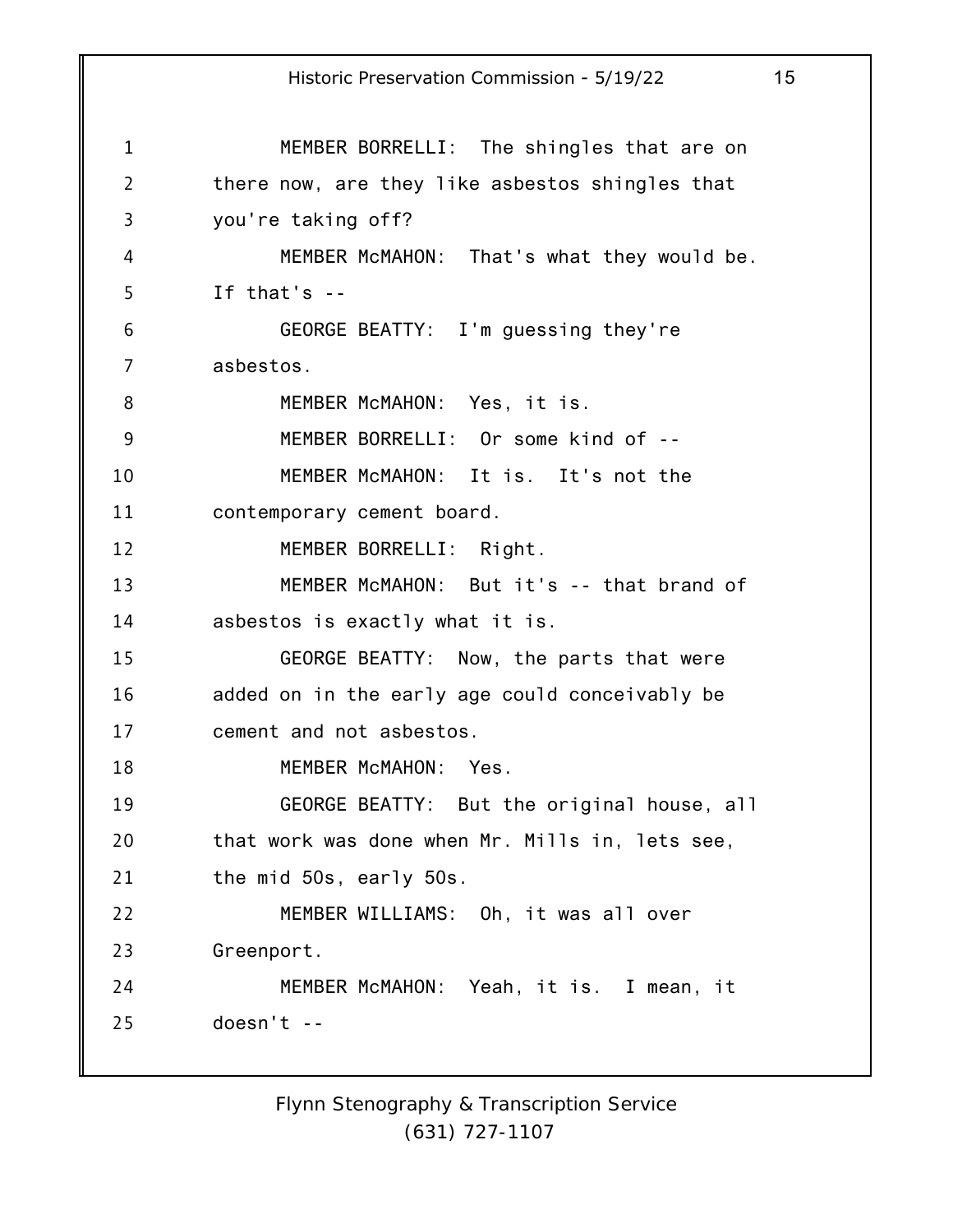1 2 3 4 5 6 7 8 9 10 11 12 13 14 15 16 17 18 19 20 21 22 23 24 25 MEMBER WILLIAMS: My house had it. MEMBER McMAHON: It doesn't throw the red flag up that asbestos would today. You shouldn't sand it, per se, it should be power-washed. It should not -- you know, when cutting it is the only problem you have, and it's the same product aside from the hearty plank and the other products that they put out today, they're no better for you. CHAIRPERSON DOHERTY: I see that you did do an asbestos form, so the Building Department is aware of it. MEMBER McMAHON: Yeah, you can get rid of it still if you needed to. And you could put it in the standard way, it doesn't need any special treatment. You just shouldn't be sanding it. MEMBER BORRELLI: I was actually asking because -- can you just show that again? I was just -- MEMBER McMAHON: The stride -- MEMBER BORRELLI: Right. That's was why I was asking, yeah. It's going to actually be almost exactly the same, is what it looks like anyway. MEMBER McMAHON: Yep. Good.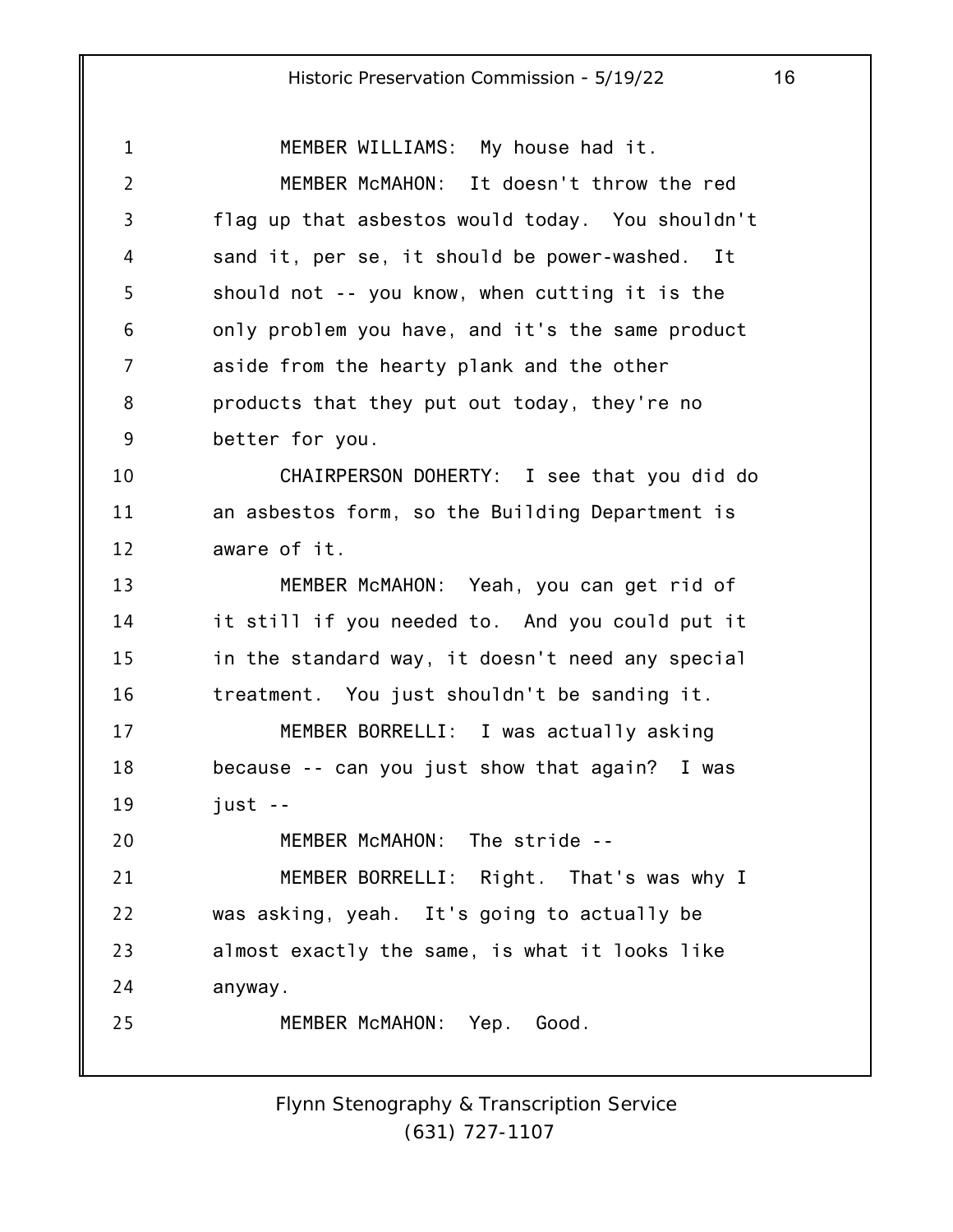1 2 3 4 5 6 7 8 9 10 11 12 13 14 15 16 17 18 19 20 21 22 23 24 25 Historic Preservation Commission - 5/19/22 17 CHAIRPERSON DOHERTY: Okay? MEMBER BORRELLI: I'm done. I'm sorry. No more. MEMBER McMAHON: I'm good. CHAIRPERSON DOHERTY: Okay. I would like to note that we are only voting on the work and site plan described in your application of May the 5th, 2022 and the May 19th, 2022 addition. For any other changes or additions, you will need to come before the HPC for a Certificate of Appropriateness. Thank you very much for your attention to this requirement. I make a motion to approve the application and issue a Certificate of Appropriateness as the application is in keeping with the criteria of Greenport Village Code Section 76-07. Is there a second? MEMBER McMAHON: Second CHAIRPERSON DOHERTY: All in favor? MEMBER WILLIAMS: Aye. MEMBER BORRELLI: Aye MEMBER MEI: Aye MEMBER McMAHON: Aye CHAIRPERSON DOHERTY: Aye. Motion carries. Application is approved.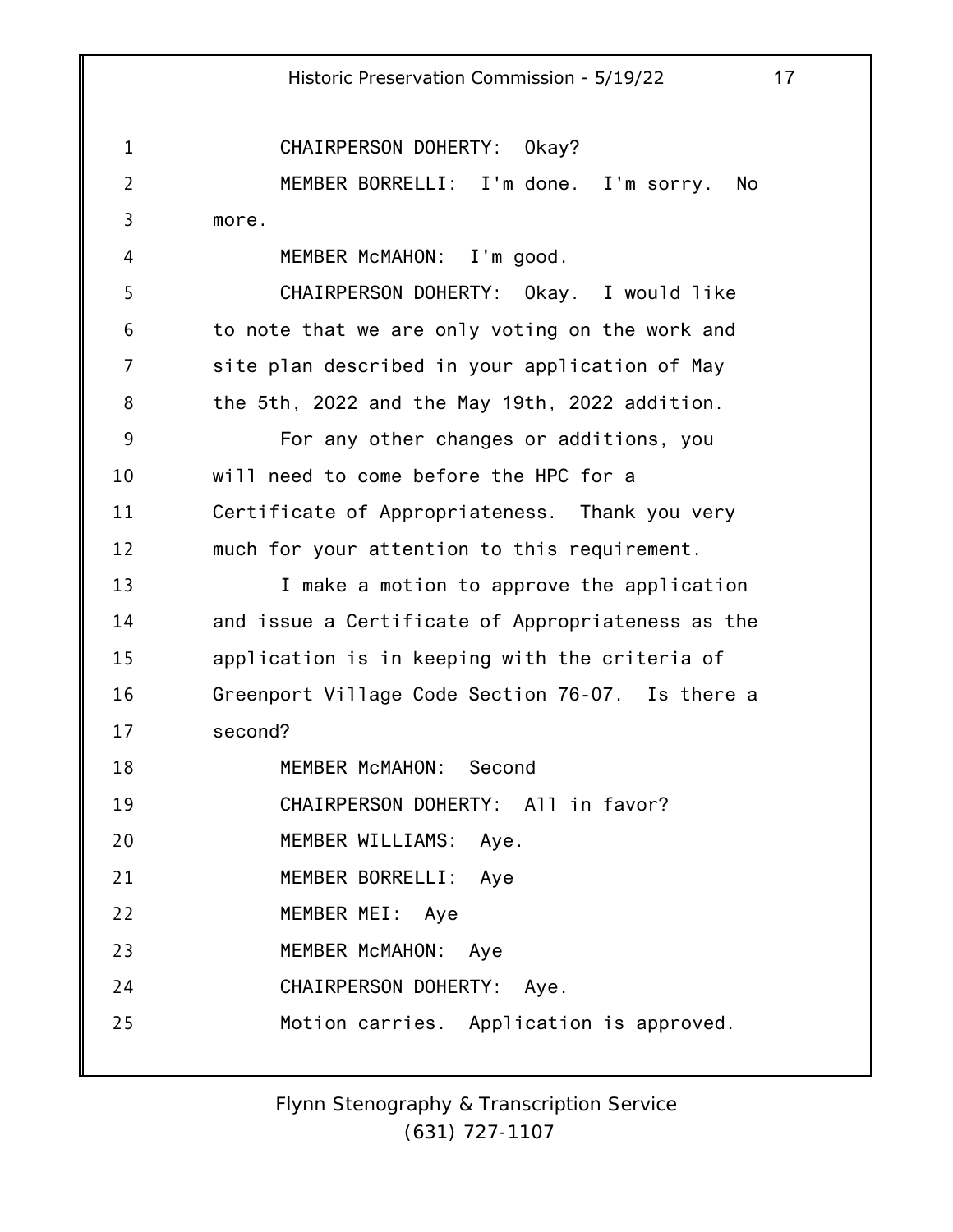| $\mathbf{1}$   | Thank you very much.                              |
|----------------|---------------------------------------------------|
| $\overline{2}$ | GEORGE BEATTY: Thank you very much.               |
| 3              | MEMBER WILLIAMS: Thank you.                       |
| 4              | MEMBER WILLIAMS: Thank you.                       |
| 5              | GEORGE BEATTY: Thank you for your kind            |
| 6              | words.                                            |
| 7              | CHAIRPERSON DOHERTY: Good luck.                   |
| 8              | We will now move to agenda Item No. 3 -           |
| 9              | 515 (511) Carpenter Street. Discussion and        |
| 10             | possible motion on the application of Jenna and   |
| 11             | Donald Williams. The applicants seek approval to  |
| 12             | attach exterior lighting over at the front door   |
| 13             | and over the side house structure. SCTM $#$       |
| 14             | $1001 - 4. - 3 - 32.$                             |
| 15             | MEMBER McMAHON: Did you say 513?                  |
| 16             | MEMBER WILLIAMS: Did you say 513?                 |
| 17             | CHAIRPERSON DOHERTY: I'm sorry, 511.              |
| 18             | Okay. The owner is present or a                   |
| 19             | representative? There's no owner representative   |
| 20             | present?                                          |
| 21             | (No Response)                                     |
| 22             | Okay. Well, let me ask the Commission, do         |
| 23             | you feel as if we have enough information to vote |
| 24             | on this application, or should I table it for the |
| 25             | next meeting if we needed to talk to the owner?   |
|                |                                                   |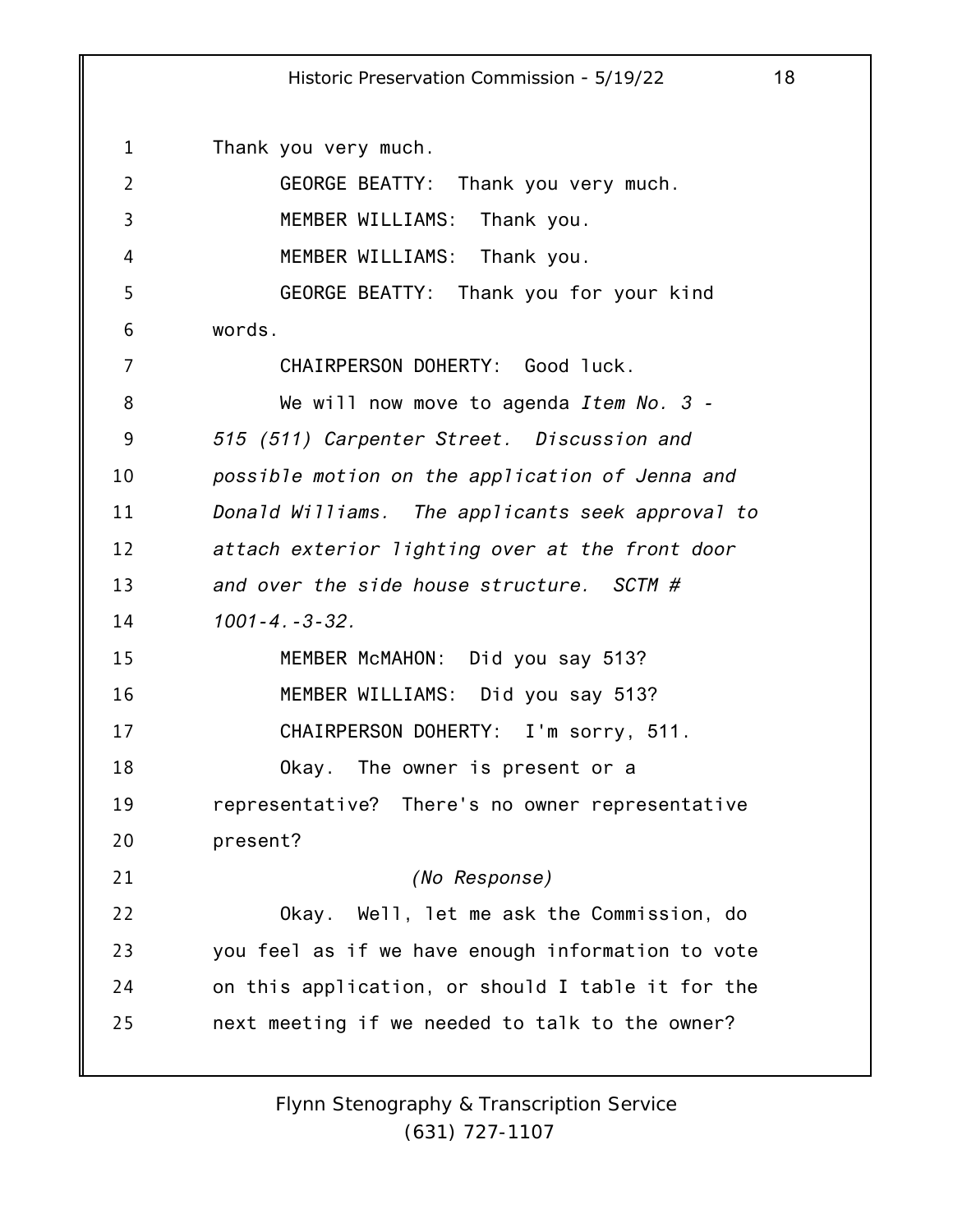1 2 3 4 5 6 7 8 9 10 11 12 13 14 15 16 17 18 19 20 21 22 23 24 25 Historic Preservation Commission - 5/19/22 19 MEMBER WILLIAMS: I'm comfortable. Rosie? MEMBER BORRELLI: I think it's okay. MEMBER McMAHON: I don't know enough about it. CHAIRPERSON DOHERTY: Okay. MEMBER MEI: So only issue that I see is that it's very, very bright red. It's very bright. So, you know, the style is okay, but I would have preferred -- MEMBER McMAHON: Okay. Is that a down light as well? MEMBER MEI: Yes, it's a down light. MEMBER McMAHON: Okay. You know, color is color. MEMBER WILLIAMS: It's one of the bar - you know, the bar lights. MEMBER McMAHON: Yeah. CHAIRPERSON DOHERTY: I have some comments to make, but before I do I wanted to see -- first of all, these were installed without our permission. So, the code enforcement officer notified the owner and told him and her that they would need to repeal the forms to get permission for the exterior lighting. I think the lighting is appropriate; if it had not been appropriate I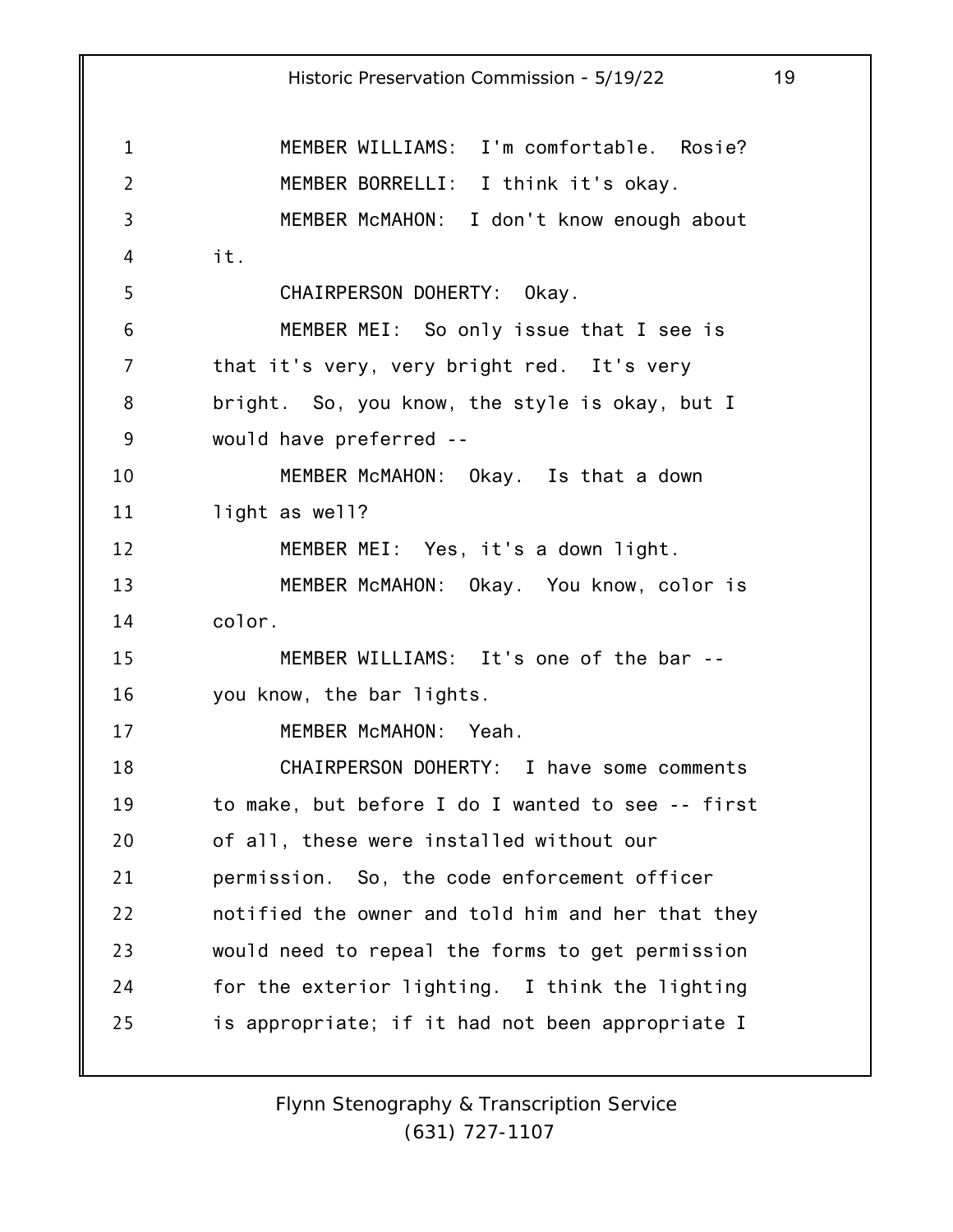1 2 3 4 5 6 7 8 9 10 11 12 13 14 15 16 17 18 19 20 21 22 23 24 25 would have required the owner to remove it. The only thing that I think is somewhat objectionable but does fit within our guidelines is their choice of color and finish for the lights. It's very shiny, it's a bright red, it looks like a fire engine; it really is not harmonious with the rest of the street. So, I can see that we can approve the - you know, the application and remind them again that if they have to -- if they do any exterior work they need to come before the HPC, and also request of them that they change the finish on the light to a matt finish and maybe a darker color to make it less intrusive. MEMBER WILLIAMS: I think -- CHAIRPERSON DOHERTY: But that could only be a recommendation. MEMBER WILLIAMS: I suggested the same recommendation, the lighting is certainly -- the fixture is attractive and they spent -- they came before us and they have spent a lot of time and concern renovating the old laundry, which was what it was. But the lights don't seem to fit. I would make the suggestion also of toning down the color, matching up to the textures of the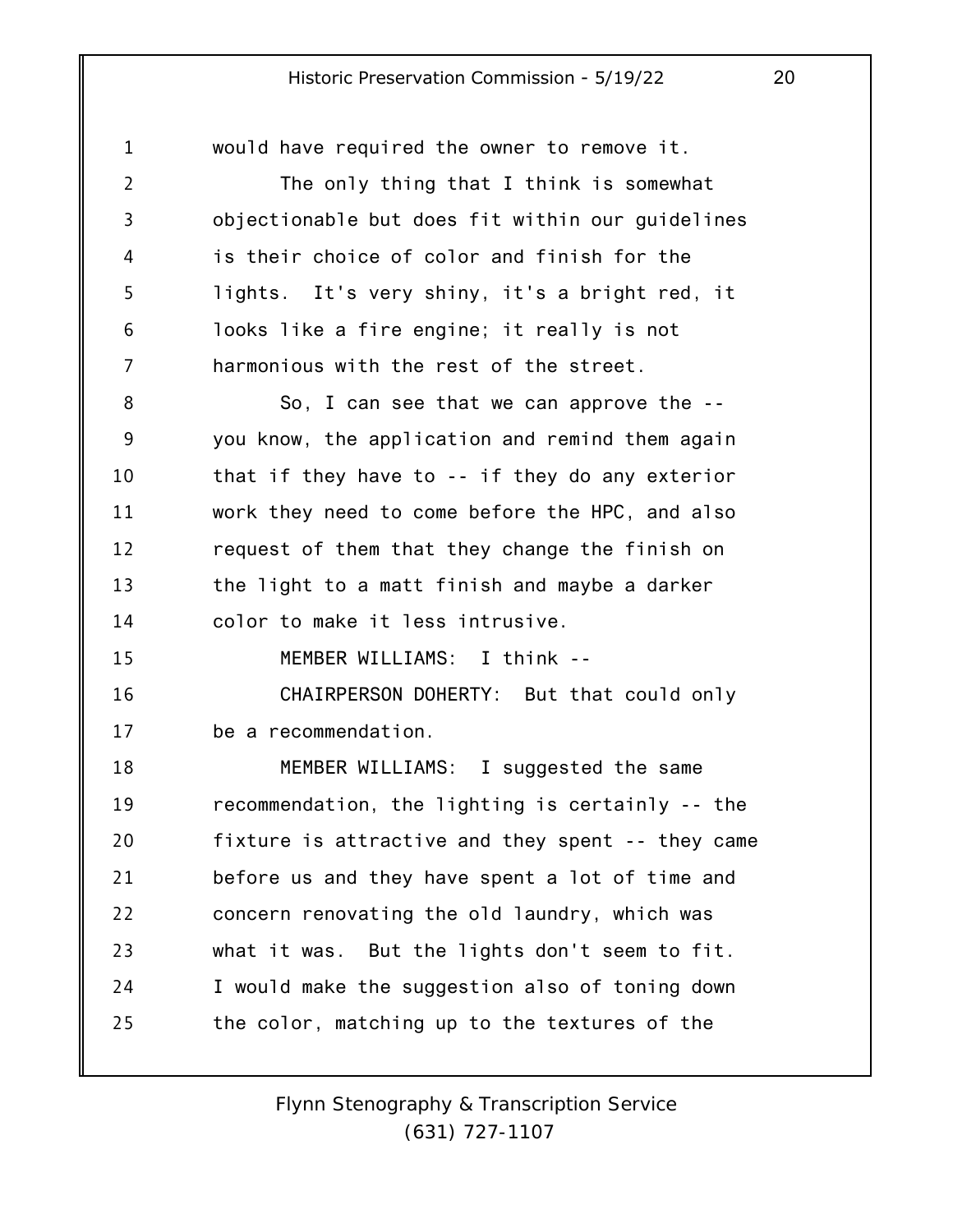1 2 3 4 5 6 7 8 9 10 11 12 13 14 15 16 17 18 19 20 21 22 23 24 25 building and just complimenting their work like making those small changes. CHAIRPERSON DOHERTY: Okay MEMBER McMAHON: And those are suggestions. MEMBER WILLIAMS: Pure suggestions. MEMBER McMAHON: Purely suggestions, okay. CHAIRPERSON DOHERTY: But we will put them  $in -$ MEMBER McMAHON: Understood. CHAIRPERSON DOHERTY: Paul, any comments? ADMINISTRATOR PALLAS: Just want to be clear. I mean, you -- from what I understand, it's within your purview to make it a requirement if you so choose. CHAIRPERSON DOHERTY: I did speak -- I looked over the guidelines and did speak to Joe about it prior to the meeting. ADMINISTRATOR PALLAS: Sure. Okay. CHAIRPERSON DOHERTY: Any other comments? Okay. So I would make a motion to approve the application and issue a Certificate of Appropriateness as the application is in keeping with the criteria of Greenport Village Code, Section 76-7. However, we will add to the Certificate of Appropriateness that we strongly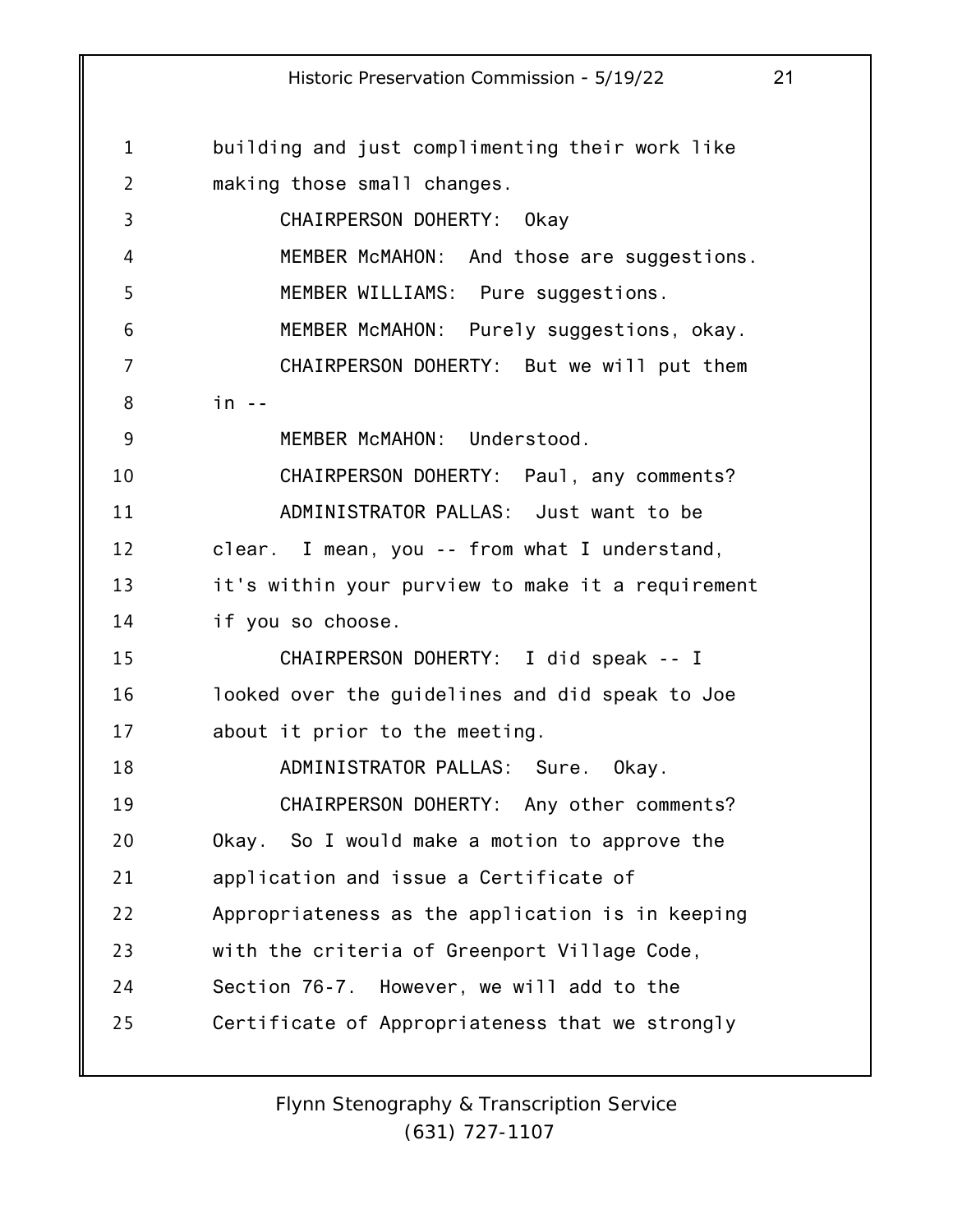| 1              | recommend that the owners change the finish and   |
|----------------|---------------------------------------------------|
| $\overline{2}$ | the color of the lights, both of them, to make    |
| 3              | them more in keeping with the character of the    |
| 4              | Historic District. Is there a second?             |
| 5              | MEMBER WILLIAMS: Second.                          |
| 6              | CHAIRPERSON DOHERTY: All in favor?                |
| 7              | MEMBER WILLIAMS: Aye.                             |
| 8              | MEMBER BORRELLI: Aye.                             |
| 9              | MEMBER MEI: Aye.                                  |
| 10             | MEMBER McMAHON: Aye.                              |
| 11             | CHAIRPERSON DOHERTY: Aye.                         |
| 12             | Motion carries, application is approved.          |
| 13             | Item No. 4 - Discussion regarding the             |
| 14             | status of the Historic Preservation Commission    |
| 15             | recommendations to the Village of Greenport       |
| 16             | Trustees. Paul, could you be so kind as to        |
| 17             | update us on what the Trustees decided?           |
| 18             | ADMINISTRATOR PALLAS: We're -- I assume           |
| 19             | you're talking about the guidelines or the --     |
| 20             | CHAIRPERSON DOHERTY: No, the Historic             |
| 21             | Preservation recommendations on priority one, two |
| 22             | and three.                                        |
| 23             | ADMINISTRATOR PALLAS: Oh, yeah. So, I             |
| 24             | believe it was at last month's meeting they did   |
| 25             | approve and have been taking whatever steps       |
|                |                                                   |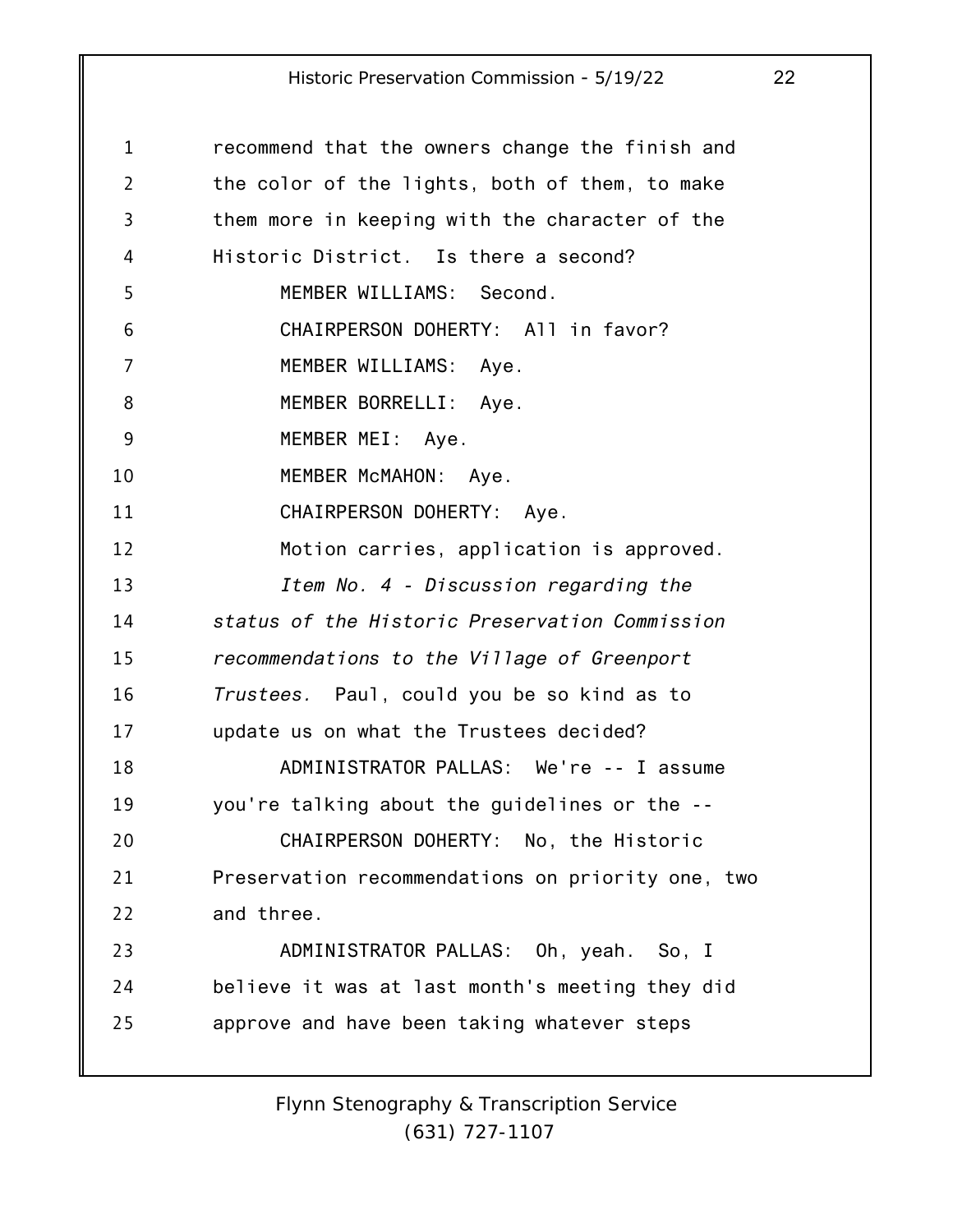| $\mathbf 1$    | necessary to include Greenhill Cemetery into as a |
|----------------|---------------------------------------------------|
| $\overline{2}$ | landmark property that was -- that was item one.  |
| 3              | The other piece of it in terms of expansion       |
| 4              | of the district, they want to study or think      |
| 5              | about it some more and hold off on any decision   |
| 6              | on that.                                          |
| 7              | CHAIRPERSON DOHERTY: Okay. Thank you. Do          |
| 8              | any of the commission members have any questions  |
| 9              | for Paul?                                         |
| 10             | MEMBER WILLIAMS: No. Thank you.                   |
| 11             | CHAIRPERSON DOHERTY: Okay. Paul, thank            |
| 12             | you very much and thank you for making sure that  |
| 13             | was discussed.                                    |
| 14             | ADMINISTRATOR PALLAS: Sure.                       |
| 15             | CHAIRPERSON DOHERTY: But before we move to        |
| 16             | the next agenda item, I would like to correct for |
| 17             | the record an inaccuracy about our                |
| 18             | recommendations that appeared in the April 21,    |
| 19             | 2022 Board of Trustees Work Session minutes.      |
| 20             | The HPC has never at any time discussed or        |
| 21             | expressed an interest in putting the entire       |
| 22             | Village of Greenport in the Historic District.    |
| 23             | We only offered three priorities to the Trustees. |
| 24             | The first two were to preserve two sections of    |
| 25             | Front Street, the third was to preserve Greenhill |
|                |                                                   |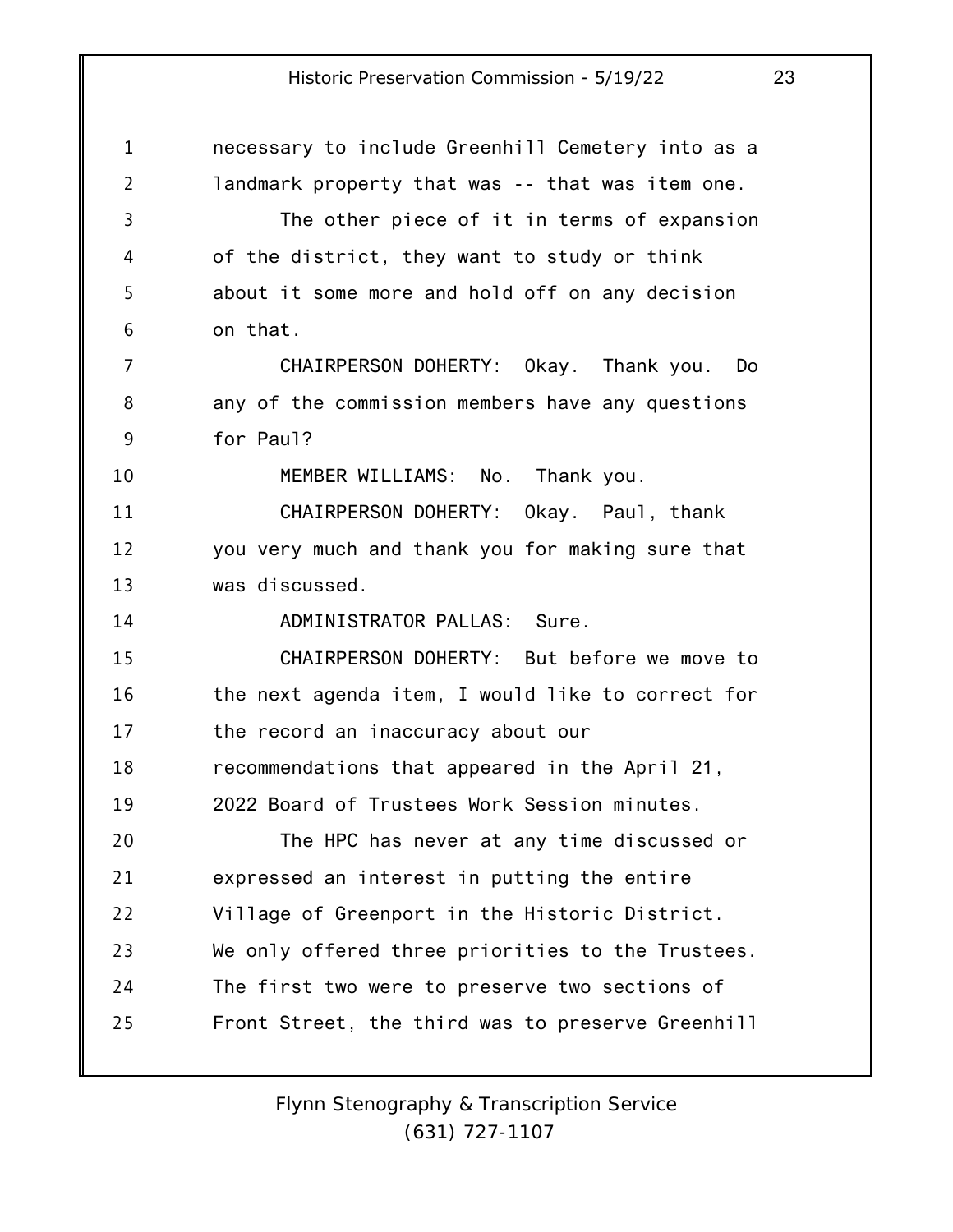| 1              | Cemetery.                                         |
|----------------|---------------------------------------------------|
| $\overline{2}$ | The 2020 Reconnaissance Level Resource            |
| 3              | survey delineated historic assets and resources   |
| 4              | throughout the Village but never recommended that |
| 5              | the entire Village be preserved, only select      |
| 6              | areas and buildings.                              |
| 7              | Personally, I think a Village-wide historic       |
| 8              | designation would not be appropriate and would    |
| 9              | conflict with other community needs.<br>The       |
| 10             | opportunity also needs to exist to develop modern |
| 11             | designs that can be tomorrow's Historic icons.    |
| 12             | Agenda Item No. 5 - Motion to accept and          |
| 13             | approve the minutes of the April 21, 2022 Regular |
| 14             | Meeting. Is there a second?                       |
| 15             | MEMBER BORRELLI: I'll second.                     |
| 16             | CHAIRPERSON DOHERTY: All in favor?                |
| 17             | MEMBER WILLIAMS: Aye                              |
| 18             | MEMBER BORRELLI: Aye                              |
| 19             | MEMBER MEI:<br>Aye                                |
| 20             | MEMBER McMAHON: Aye.                              |
| 21             | CHAIRPERSON DOHERTY: Aye                          |
| 22             | Agenda Item No. 6 - Motion to schedule the        |
| 23             | next Historic Preservation Commission meeting for |
| 24             | 5 p.m. on June (16th) 2022 at the Third Street    |
| 25             | Fire Station. Do I have a second?                 |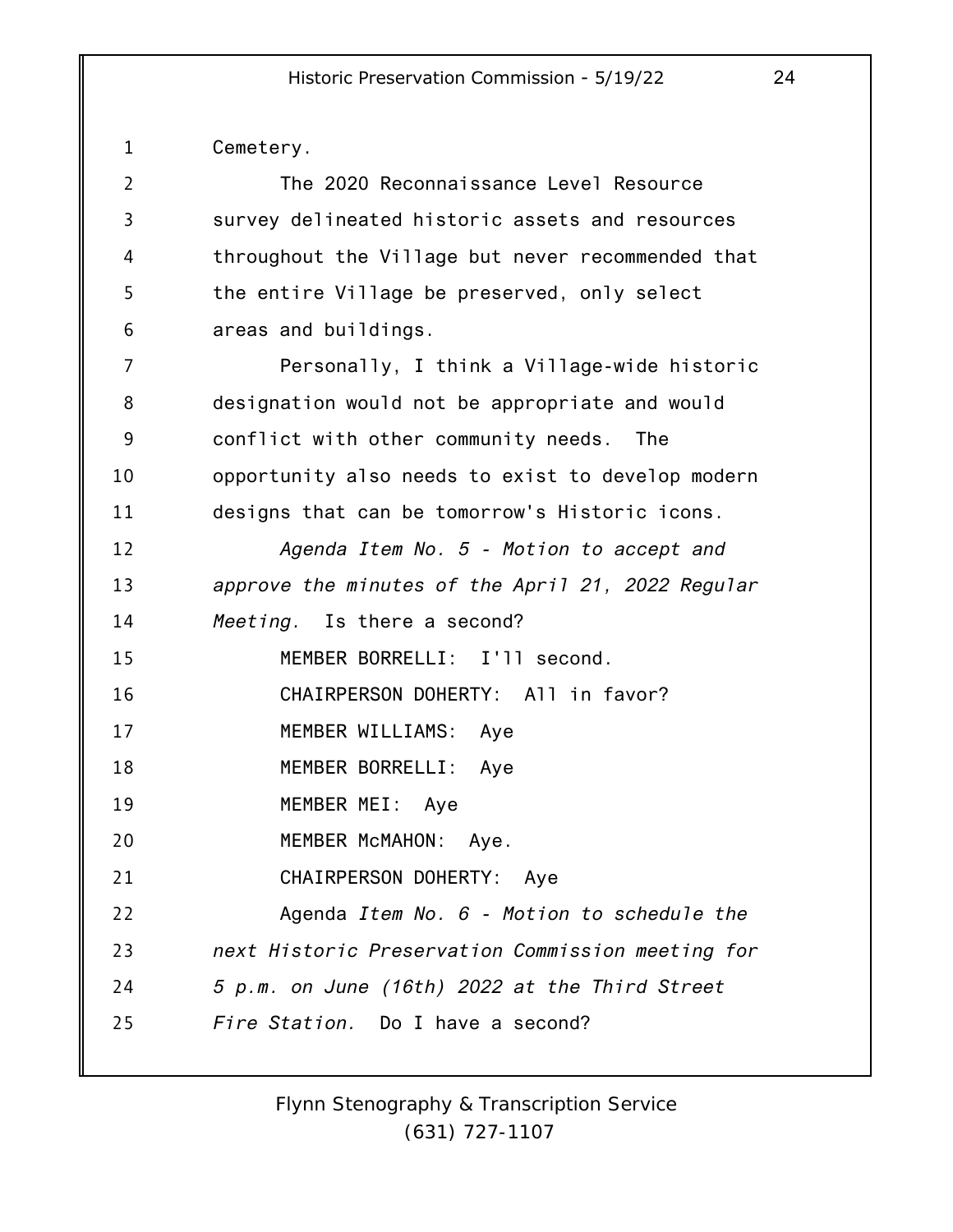1 MEMBER WILLIAMS: Second.

2 CHAIRPERSON DOHERTY: All in favor?

3 MEMBER WILLIAMS: Aye

4 MEMBER MEI: Aye

5 MEMBER BORRELLI: Aye

6 MEMBER McMAHON: Aye.

7 CHAIRPERSON DOHERTY: Aye

8 Motion carries.

9 10 11 12 13 Before I depart as Chair and member of the Commission, I would like to make three recommendations to the members of the HPC and Village officials as you move forward in the future.

14 15 16 17 18 19 20 21 22 Number one, owners proposing large scale renovations on demolition products -- projects in the Historic District be required by our Building Department to purchase an indemnity insurance policy to protect and compensate neighboring Historic District donors for any damage to their property during the construction period. Old buildings and their foundations are fragile and need to be protected.

23 24 25 Two, that we add a work session component to our monthly meetings for owners or their representatives who wish to discuss their plans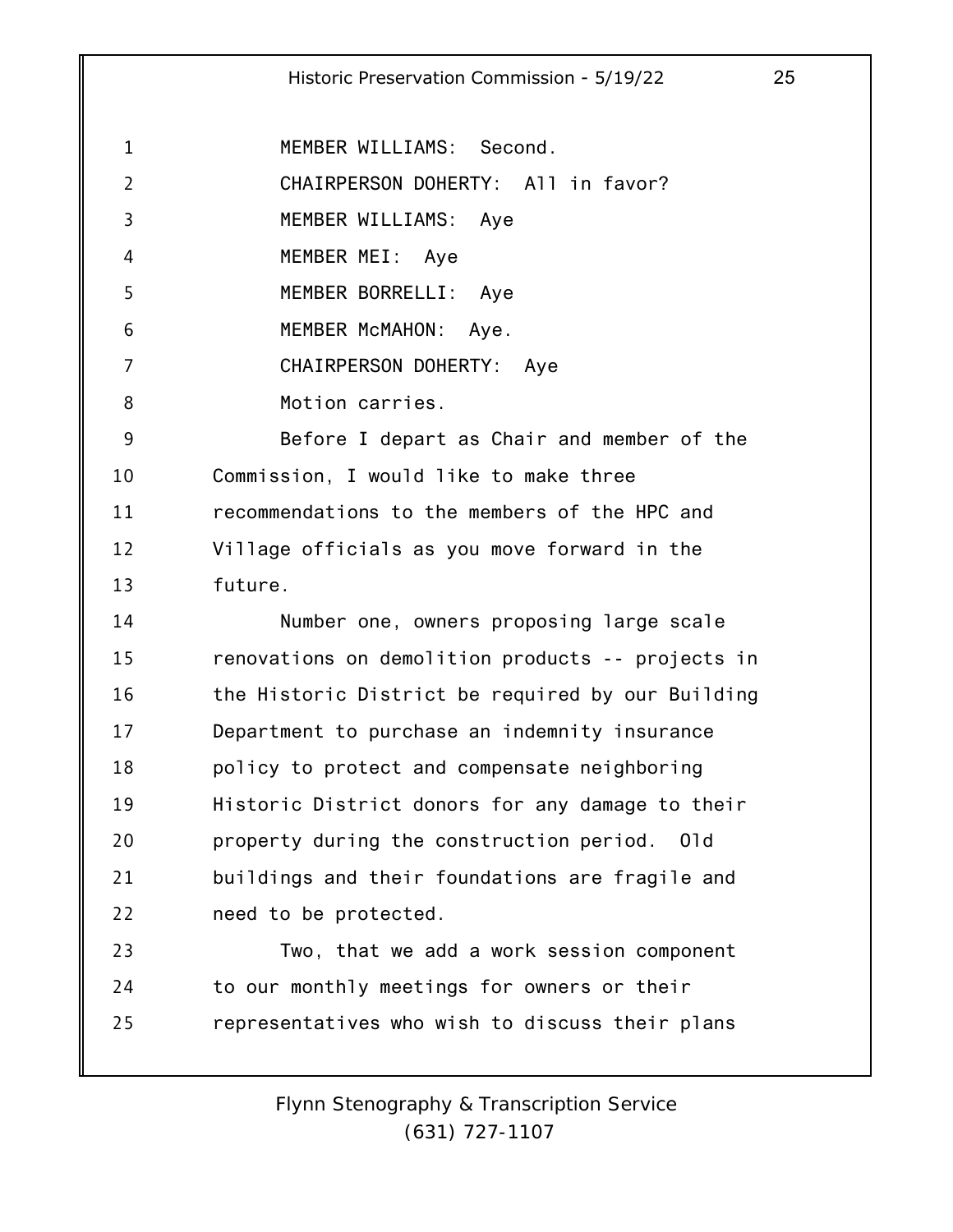with members of the HPC prior to submitting their application for review and vote the following month or later.

1

2

3

4 5 6 7 8 9 10 11 12 13 14 15 16 17 18 19 20 21 22 23 24 25 And then three, when funding is explored for Greenhill Cemetery's Historic Preservation, I hope the Village and the HPC will include education programs as part of their funding. I can certainly see Greenport school children and high school students developing projects through writing, art, film or any other medium to tell the stories of the Greenport people represented in the cemetery, their communities and the times in which they lived. The discoveries by these students can help us to educate everyone that our history is part of us today. Thank you for your future consideration. MEMBER WILLIAMS: Oh, I love that third part, that's great. Thank you. CHAIRPERSON DOHERTY: Before we adjourn, would any members of the public like to address the Commission? *(No Response) Agenda Item No. 7 - I make a motion to adjourn the meeting.* Do I have a second? MEMBER BORRELLI: I'll second.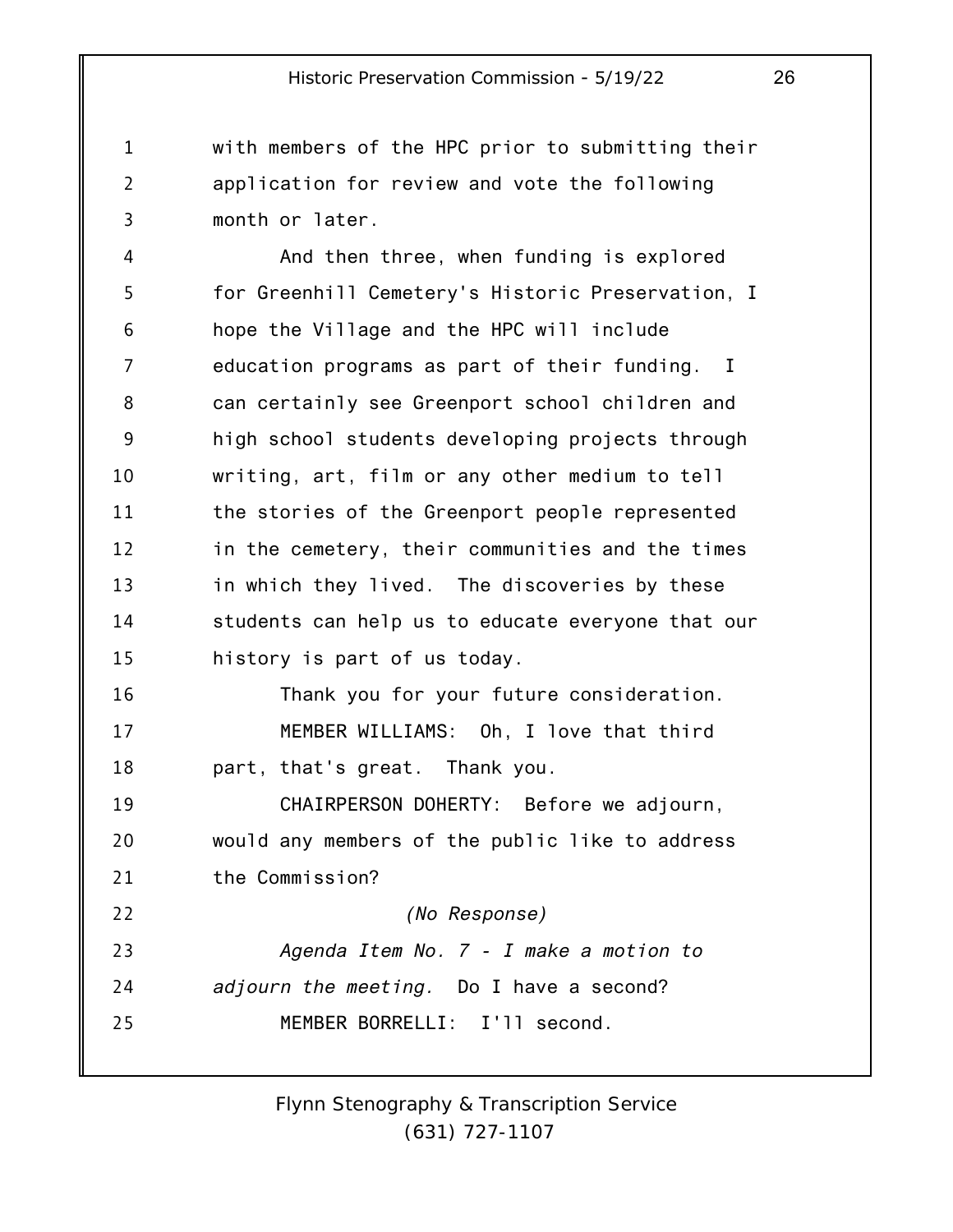|                | Historic Preservation Commission - 5/19/22<br>27 |  |
|----------------|--------------------------------------------------|--|
|                |                                                  |  |
| $\mathbf{1}$   | CHAIRPERSON DOHERTY: All in favor?               |  |
| $\overline{2}$ | MEMBER WILLIAMS: Aye                             |  |
| $\overline{3}$ | MEMBER BORRELLI: Aye                             |  |
| 4              | MEMBER MEI: Aye                                  |  |
| 5              | MEMBER McMAHON: Aye.                             |  |
| 6              | CHAIRPERSON DOHERTY: Aye                         |  |
| 7              | Meeting is adjourned. Thank you, everyone.       |  |
| 8              | MEMBER WILLIAMS: Thank you.                      |  |
| $9$            | MEMBER BORRELLI: Thank you.                      |  |
| 10             | (*The meeting was adjourned at $5:25$ p.m.*)     |  |
| 11             |                                                  |  |
| 12             |                                                  |  |
| 13             |                                                  |  |
| 14             |                                                  |  |
| 15             |                                                  |  |
| 16             |                                                  |  |
| 17             |                                                  |  |
| 18             |                                                  |  |
| 19             |                                                  |  |
| 20             |                                                  |  |
| 21             |                                                  |  |
| 22             |                                                  |  |
| 23             |                                                  |  |
| 24             |                                                  |  |
| 25             |                                                  |  |
|                |                                                  |  |